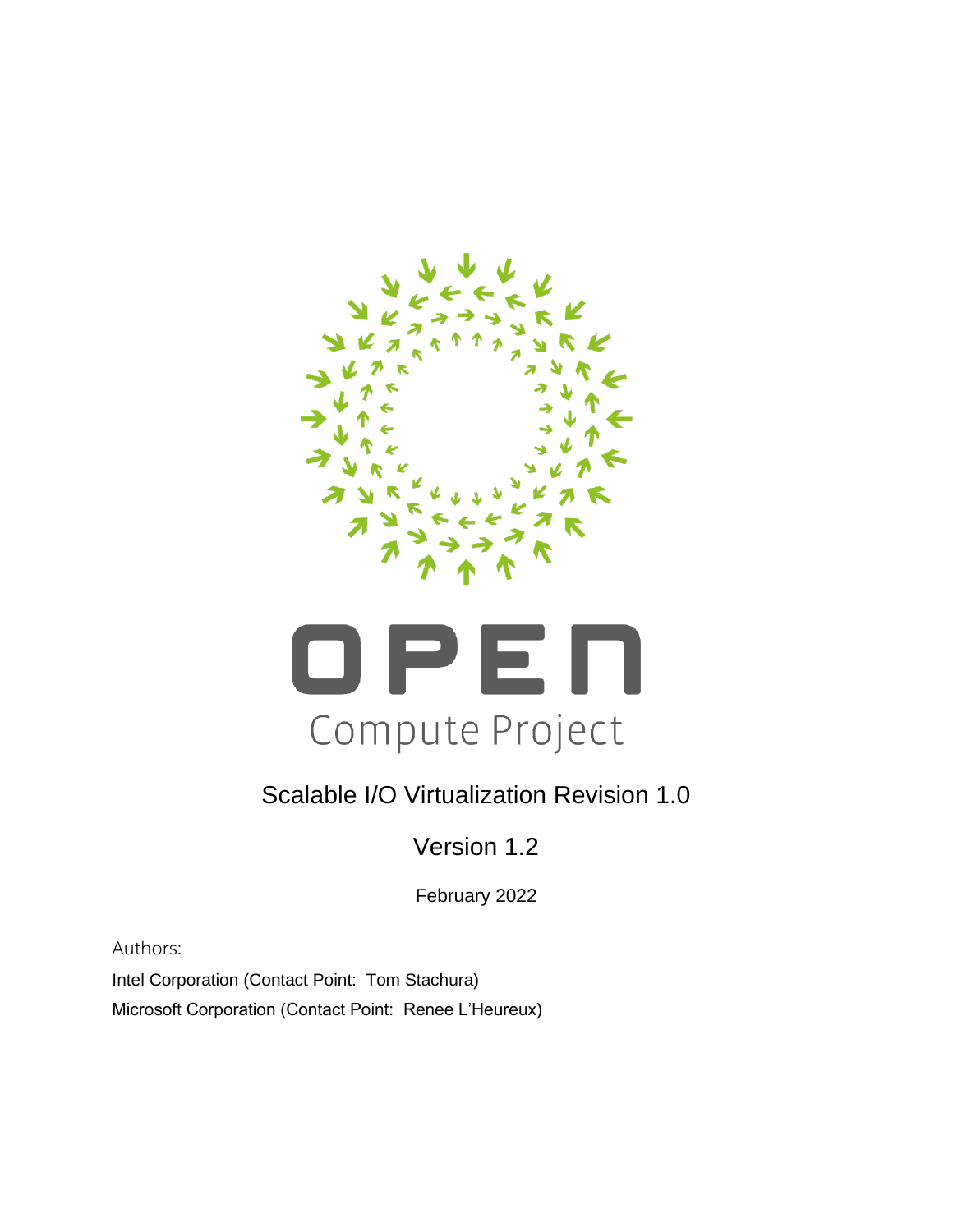# **Table of Contents**

| License<br>1.                                                   | 4           |  |
|-----------------------------------------------------------------|-------------|--|
| 2.0 Scope & Introduction                                        |             |  |
| 2.1 Document Organization                                       |             |  |
| 2.2 Audience                                                    | 5           |  |
| 2.3 Reference Documents                                         | 5           |  |
| 3.0 Compliance with OCP Tenets                                  | 6           |  |
| 4.0 Version History                                             | 7           |  |
| 5.0 Terms and Abbreviations                                     | 7           |  |
| 6.0 Overview                                                    | $\mathsf 9$ |  |
| 6.1 Virtualization Background                                   | $\mathsf 9$ |  |
| Scalable I/O Virtualization<br>6.2                              | 10          |  |
| 6.2.1 Separation of Direct-path and Intercepted-path Operations | 12          |  |
| 6.2.2 Assignable Device Interfaces                              | 12          |  |
| 6.2.3 Platform Scalability Using PASIDs                         | 12          |  |
| 6.2.4 Virtual Device Composition                                | 13          |  |
| 7. Device Support                                               | 14          |  |
| 7.1<br><b>Organizing Device Resources for ADIs</b>              | 14          |  |
| <b>Identifying ADI Upstream Requests</b><br>7.2                 | 15          |  |
| 7.3<br><b>ADIs Using Shared Work Queues</b>                     | 16          |  |
| <b>ADI Memory Mapped Registers</b><br>7.4                       | 17          |  |
| 7.5<br><b>ADI</b> Interrupts                                    | 17          |  |
| 7.5.1 ADI Interrupt Message Storage (IMS)                       | 17          |  |
| 7.5.2 ADI Interrupt Isolation                                   | 18          |  |
| 7.6<br>ADI Isolation, Access Control, and QoS                   | 18          |  |
| <b>ADI Reset</b><br>7.7                                         | 19          |  |
| 7.8<br><b>Capability Enumeration</b>                            | 19          |  |
| <b>Platform Support</b><br>8                                    | 23          |  |
| Address Space Isolation<br>8.1                                  | 23          |  |
| 8.2<br>Interrupt Isolation                                      | 23          |  |
| <b>DMWr Virtualization</b><br>8.3                               | 23          |  |
| 9 Reference Software Model                                      | 24          |  |
| 9.1<br><b>Host Driver</b>                                       | 24          |  |
| 9.2<br><b>Virtual Device Composition Module</b>                 | 25          |  |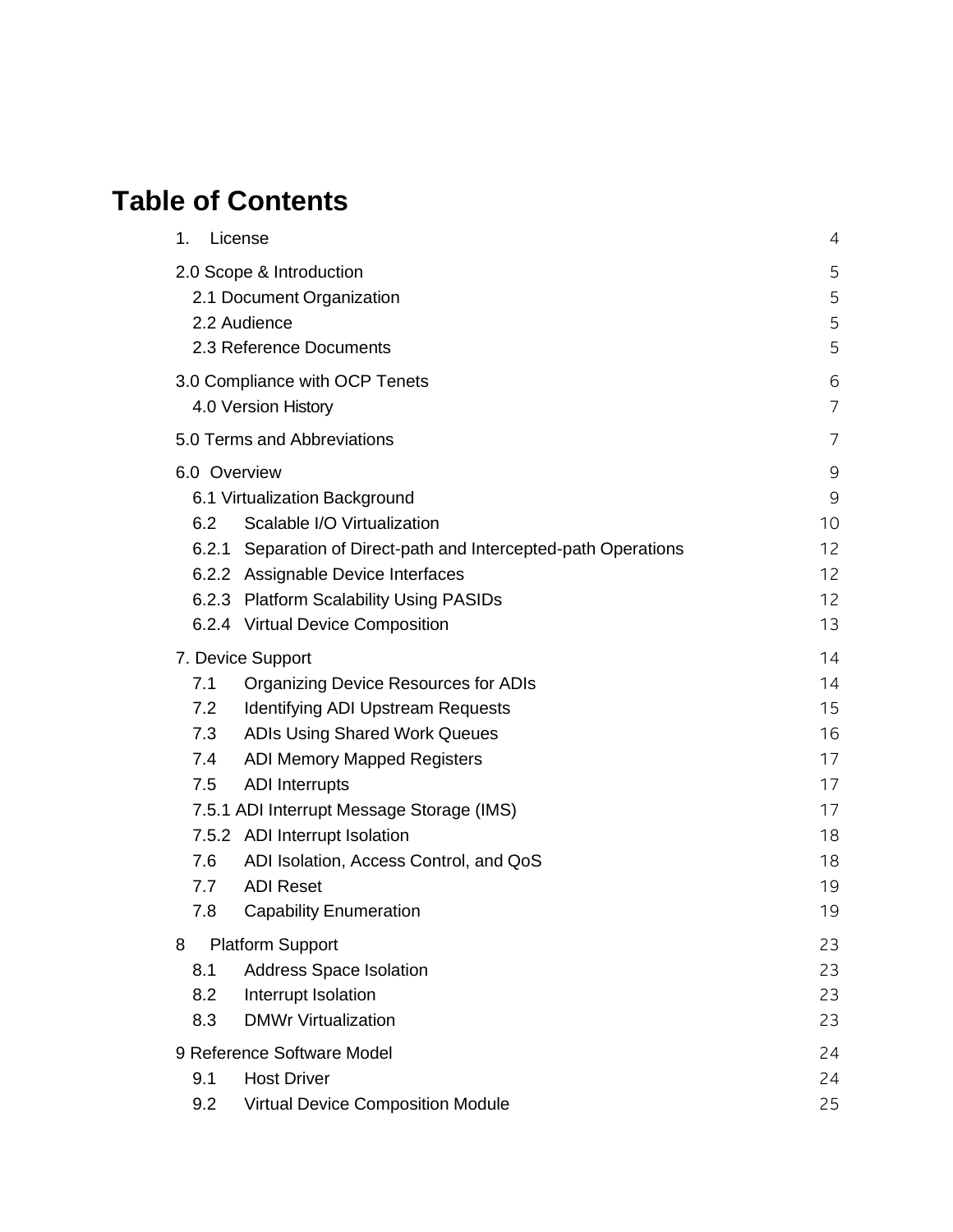| 9.3<br><b>Guest Driver</b>                               |                                                 | 25                                                        |    |
|----------------------------------------------------------|-------------------------------------------------|-----------------------------------------------------------|----|
| <b>Virtual Device</b><br>9.4                             |                                                 |                                                           | 25 |
| 9.4.1 Virtual Device Memory Mapped Registers Composition |                                                 |                                                           | 26 |
| 9.4.2 Virtual Device Interrupts                          |                                                 |                                                           | 26 |
|                                                          |                                                 | 9.4.3 Communication Channel Between Guest Driver and VDCM | 27 |
|                                                          |                                                 | 9.4.4 ADIs Supporting Shared Virtual Memory               | 27 |
|                                                          |                                                 | 10. System Firmware                                       | 28 |
|                                                          | 28<br>11. Hardware Management                   |                                                           |    |
|                                                          | 28<br>18. Security                              |                                                           |    |
|                                                          | 19. References<br>28                            |                                                           |    |
|                                                          | Appendix A - Requirements for IC Approval<br>29 |                                                           |    |
|                                                          | Appendix B- OCP Supplier Information<br>30      |                                                           |    |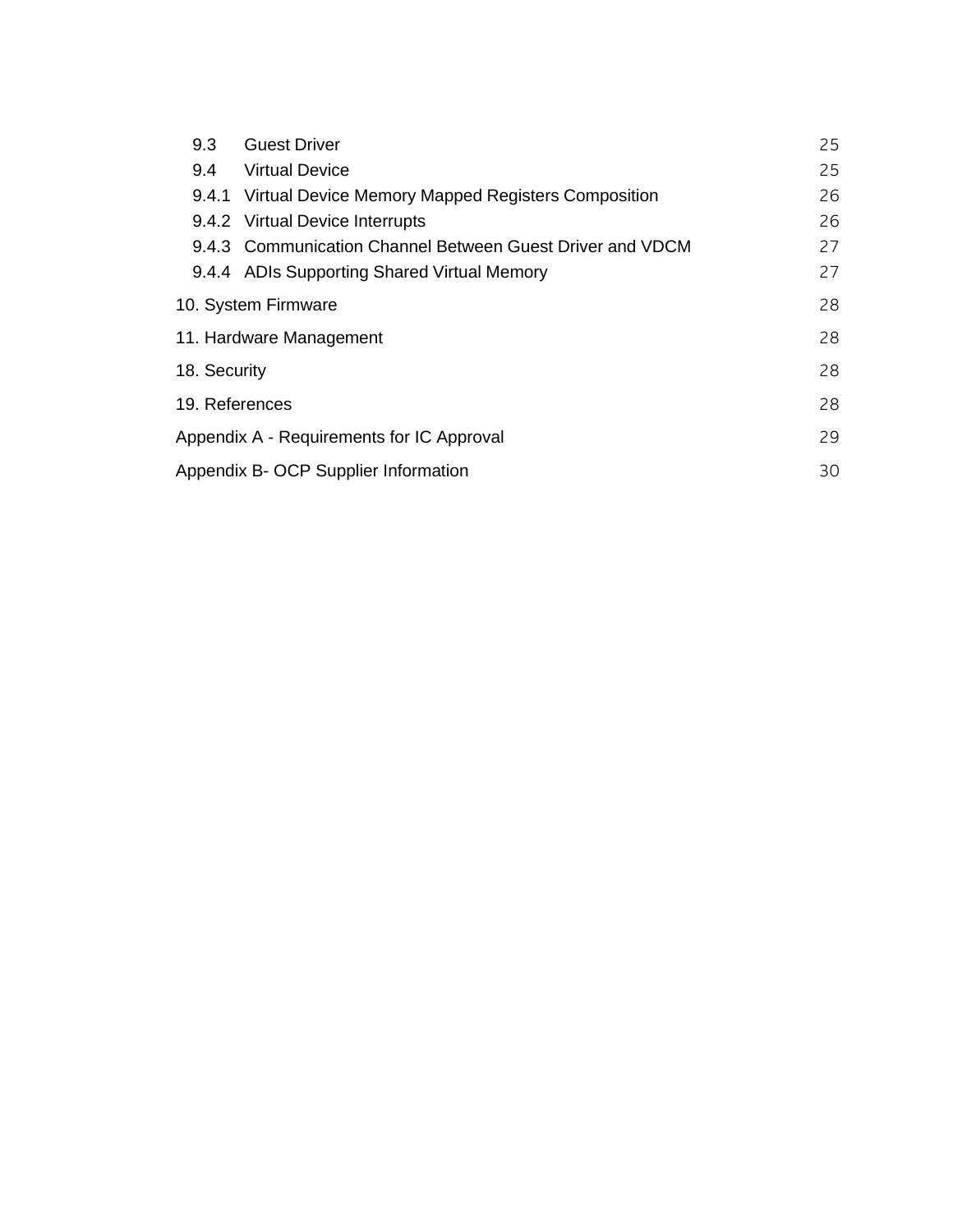## <span id="page-3-0"></span>1. License

Contributions to this Specification are made under the terms and conditions set forth in modified Open Web Foundation Contributor License Agreement ("OWF CLA 1.0") ("Contribution License") by:

#### **Intel Corporation Microsoft Corporation**

Usage of this Specification is governed by the terms and conditions set forth in the modified **Open Web Foundation Final Specification Agreement ("OWFa 1.0") ("Specification License").** 

You can review the base Specification License(s) executed by the above referenced contributors to this Specification on the OCP website at [http://www.opencompute.org/participate/legal-documents/.](http://www.opencompute.org/participate/legal-documents/) For actual executed copies of either agreement, please contact OCP directly.

#### **Notes**:

1. The above license does not apply to the Appendix or Appendices. The information in the Appendix or Appendices is for reference only and non-normative in nature.

NOTWITHSTANDING THE FOREGOING LICENSES, THIS SPECIFICATION IS PROVIDED BY OCP "AS IS" AND OCP EXPRESSLY DISCLAIMS ANY WARRANTIES (EXPRESS, IMPLIED, OR OTHERWISE), INCLUDING IMPLIED WARRANTIES OF MERCHANTABILITY, NON-INFRINGEMENT, FITNESS FOR A PARTICULAR PURPOSE, OR TITLE, RELATED TO THE SPECIFICATION. NOTICE IS HEREBY GIVEN, THAT OTHER RIGHTS NOT GRANTED AS SET FORTH ABOVE, INCLUDING WITHOUT LIMITATION, RIGHTS OF THIRD PARTIES WHO DID NOT EXECUTE THE ABOVE LICENSES, MAY BE IMPLICATED BY THE IMPLEMENTATION OF OR COMPLIANCE WITH THIS SPECIFICATION. OCP IS NOT RESPONSIBLE FOR IDENTIFYING RIGHTS FOR WHICH A LICENSE MAY BE REQUIRED IN ORDER TO IMPLEMENT THIS SPECIFICATION. THE ENTIRE RISK AS TO IMPLEMENTING OR OTHERWISE USING THE SPECIFICATION IS ASSUMED BY YOU. IN NO EVENT WILL OCP BE LIABLE TO YOU FOR ANY MONETARY DAMAGES WITH RESPECT TO ANY CLAIMS RELATED TO, OR ARISING OUT OF YOUR USE OF THIS SPECIFICATION, INCLUDING BUT NOT LIMITED TO ANY LIABILITY FOR LOST PROFITS OR ANY CONSEQUENTIAL, INCIDENTAL, INDIRECT, SPECIAL OR PUNITIVE DAMAGES OF ANY CHARACTER FROM ANY CAUSES OF ACTION OF ANY KIND WITH RESPECT TO THIS SPECIFICATION, WHETHER BASED ON BREACH OF CONTRACT, TORT (INCLUDING NEGLIGENCE), OR OTHERWISE, AND EVEN IF OCP HAS BEEN ADVISED OF THE POSSIBILITY OF SUCH DAMAGE.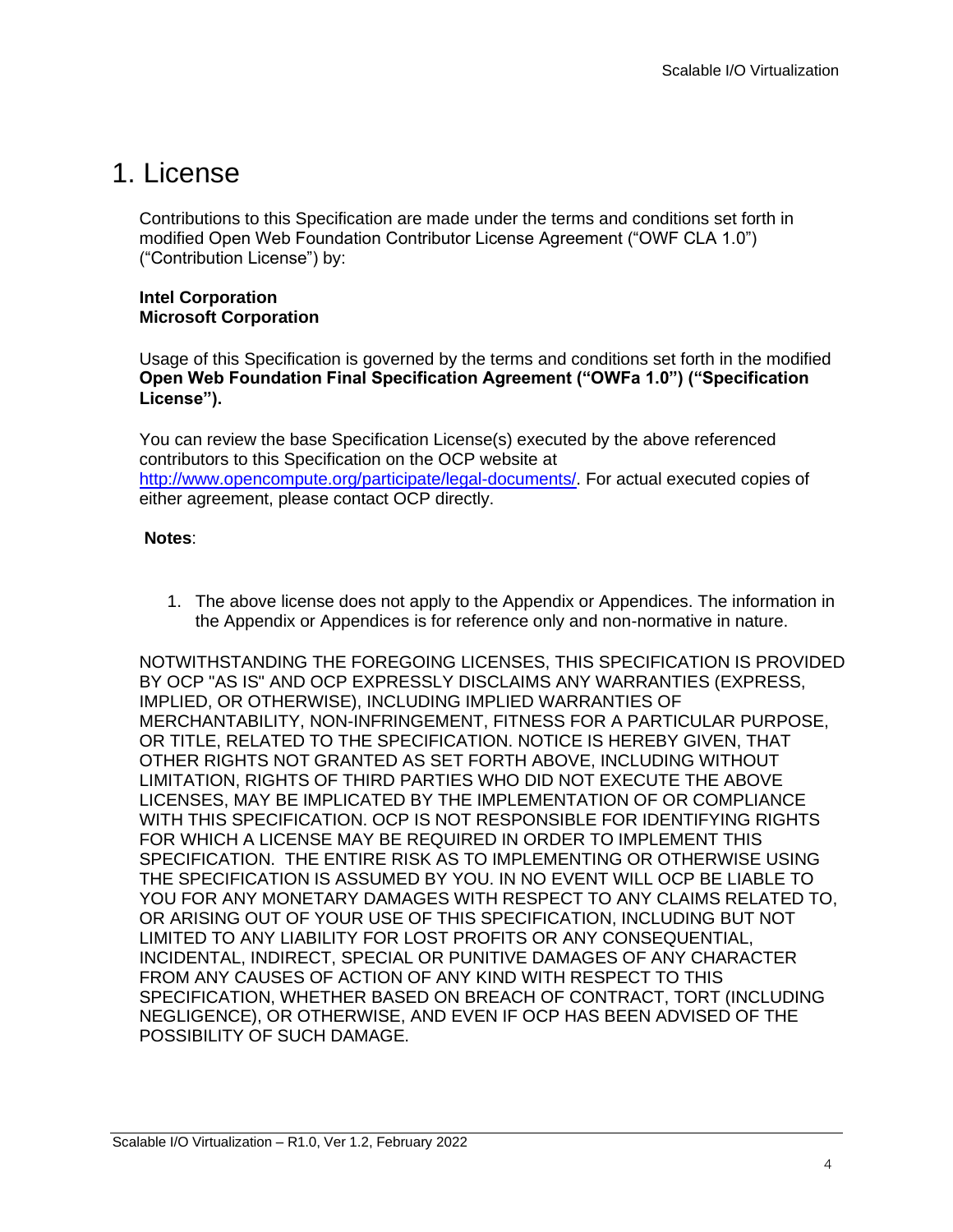# <span id="page-4-0"></span>2.0 Scope & Introduction

Scalable I/O Virtualization (Scalable IOV) is a scalable and flexible approach to hardwareassisted I/O virtualization. Scalable IOV builds on existing PCI Express\* capabilities, enabling it to be easily supported by compliant PCI Express (PCIe) or Compute Express Link (CXL) endpoint device designs and the software ecosystem.

This document specifies the Scalable IOV architecture, including host platform and endpoint device capabilities required to support it, and describes a high-level reference software architecture.

## 2.1 Document Organization

<span id="page-4-1"></span>Chapter 1 provides an architectural overview of Scalable IOV and its key components.Chapter 2 specifies endpoint device blueprint and requirements.

Chapter 3 describes the required host platform Root Complex (RC) support.Chapter 4 describes the reference software architecture.

### 2.2 Audience

<span id="page-4-3"></span><span id="page-4-2"></span>This document is for host and endpoint device developers implementing scalable hardware support for I/O virtualization and sharing, for driver developers for such devices, and for Operating System and Virtual Machine Monitor developers who are enabling hardware-assisted I/O virtualization.

## 2.3 Reference Documents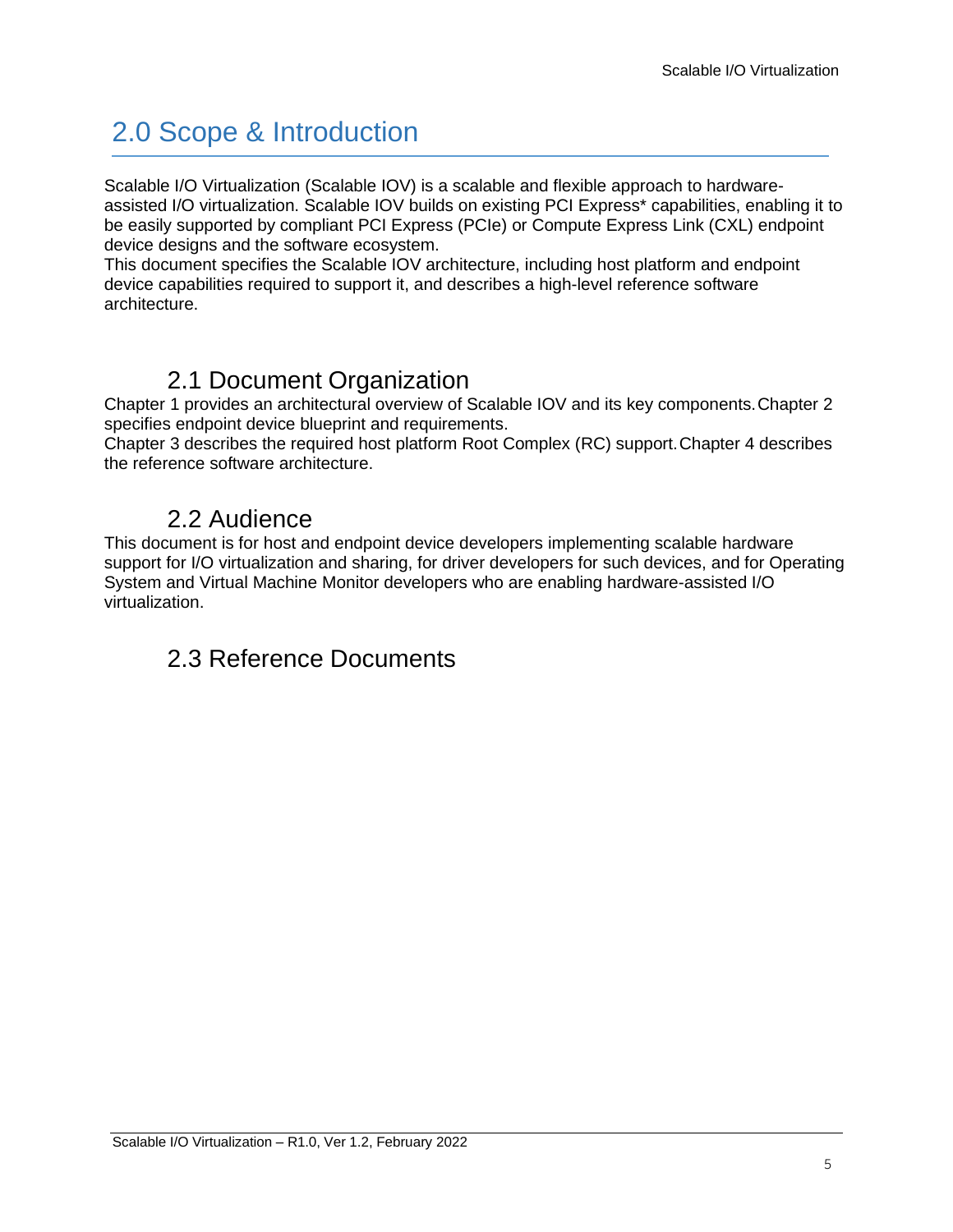## <span id="page-5-0"></span>3.0 Compliance with OCP Tenets

#### **Openness**

Development and publication of an open specification is critical to enable an inter-operable ecosystem of host devices (e.g. CPUs), I/O devices, and software infrastructure.

#### **Efficiency**

The S-IOV specification is developed with optionality and design optimization choices to enable designs and features/resources to be most efficient in Silicon design and software usages for the intended application. This enables efficiencies in overall infrastructure costs in that designs can be optimized for what is required.

#### Impact

Leveraging S-IOV improves I/O virtualization and abstraction for the entire Data Center ecosystem by providing a scaled solution that is standardized across the ecosystem components. Via utilization of this new open technology, the expectation is that ecosystem deployment will happened more rapidly.

#### **Scalability**

By enabling a larger number of I/O slices per I/O device, S-IOV can provide a larger scale to the expanding number of threads, VMs, containers that are required in Data Centers as they grow in performance and scale. This is a critical capability for large scale datacenter deployments.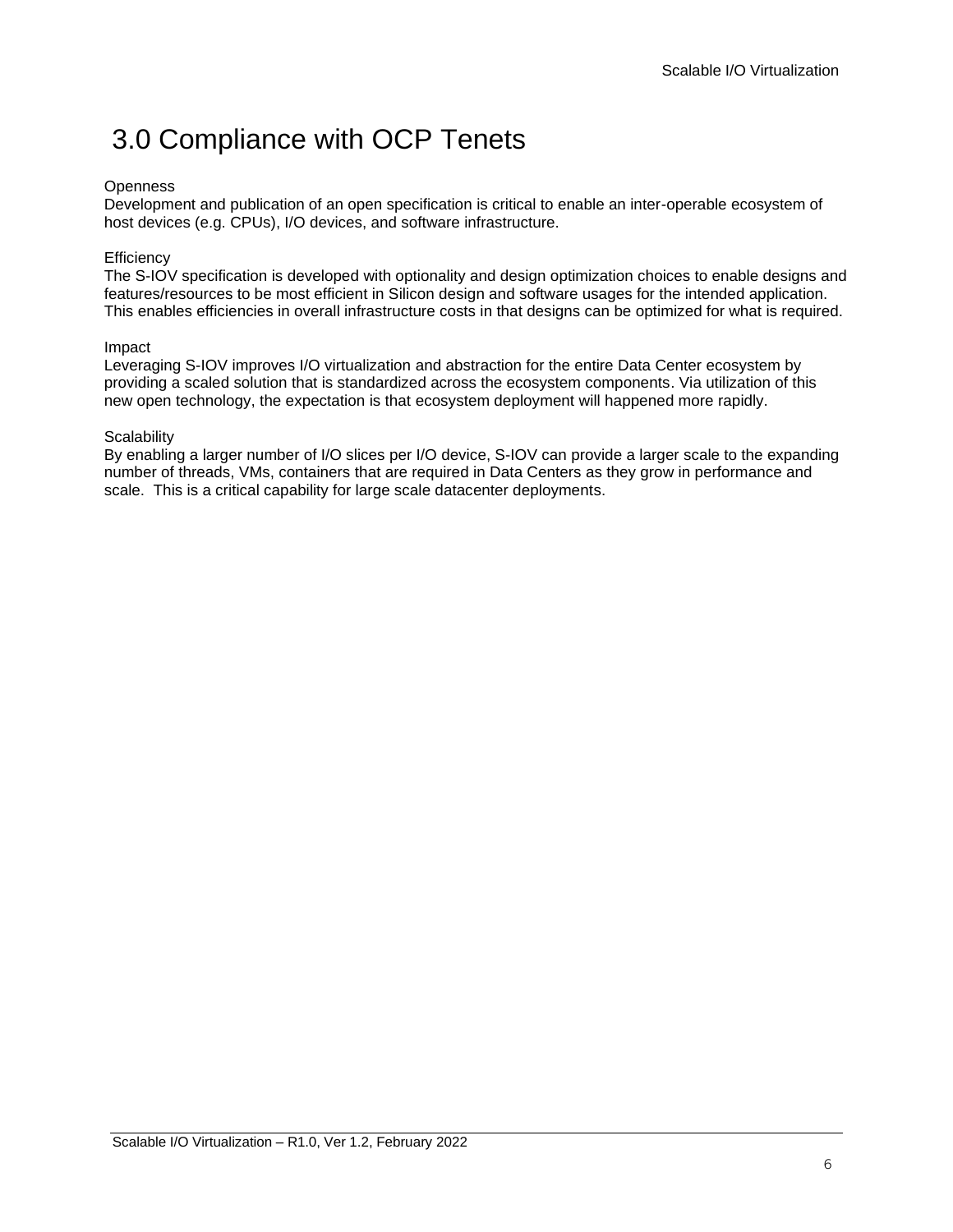# <span id="page-6-0"></span>4.0 Version History

| Date           | <b>Version</b>   | Author                                            | <b>Description</b>                                                           |
|----------------|------------------|---------------------------------------------------|------------------------------------------------------------------------------|
| June 2018      | 1.0              | Intel Corporation                                 | Technical preview release                                                    |
| September 2020 | 1.1              | Intel Corporation                                 | Specification update                                                         |
| February 2022  | 1.2 <sub>2</sub> | Intel Corporation<br><b>Microsoft Corporation</b> | Updated to include CXL;<br>Removed Intel branding and Intel specific details |

# <span id="page-6-1"></span>5.0 Terms and Abbreviations

| Acronym      | <b>Term</b>                                | <b>Description</b>                                                                                 |
|--------------|--------------------------------------------|----------------------------------------------------------------------------------------------------|
| SR-IOV       | Single Root I/O<br>Virtualization          | SR-IOV as specified by the PCI Express Base<br>Specification, Revision 4.0, Version 1.0.           |
| Scalable IOV | Scalable I/O<br>Virtualization             | Software composable and scalable I/O virtualization<br>as specified by this document.              |
| PF           | <b>Physical Function</b>                   | PCI Express Physical Function as specified by SR-IOV.                                              |
| <b>VF</b>    | <b>Virtual Function</b>                    | PCI Express Virtual Function as specified by SR-IOV.                                               |
| ADI          | Assignable Device<br>Interface             | Assignable Device Interface is the unit of assignment<br>for a device.                             |
| <b>DWQ</b>   | <b>Dedicated Work</b><br>Queue             | A work queue that can be assigned to a single address<br>domain at a time.                         |
| SWQ          | <b>Shared Work Queue</b>                   | A work queue that can be assigned to multiple<br>address domains simultaneously.                   |
| <b>PASID</b> | <b>Process Address</b><br>Space Identifier | Process Address Space ID and its TLP prefix as<br>specified by the PCI Express Base Specification. |
| <b>RID</b>   | Requester ID                               | Bus/Device/Function number identity for a PCI<br>Express function (PF or VF).                      |
| <b>IMS</b>   | Interrupt Message<br>Storage               | Device-specific interrupt message storage for ADIs.                                                |
| MSI-X        | Message Signaled<br>Interrupts Extended    | MSI-X capability as defined by the PCI Express Base<br>Specification.                              |
| <b>FLR</b>   | <b>Function Level Reset</b>                | Function Level Reset as defined by the PCI Express<br><b>Base Specification.</b>                   |
| <b>VMM</b>   | Virtual Machine<br>Monitor                 | System software that creates and manages virtual<br>machines. Also known as Hypervisor.            |
| VM           | Virtual Machine                            | An isolated execution environment constructed by a<br>VMM which runs a guest OS.                   |
| Host OS      | <b>Host Operating</b><br>System            | The privileged OS that works with the VMM to<br>virtualize the platform.                           |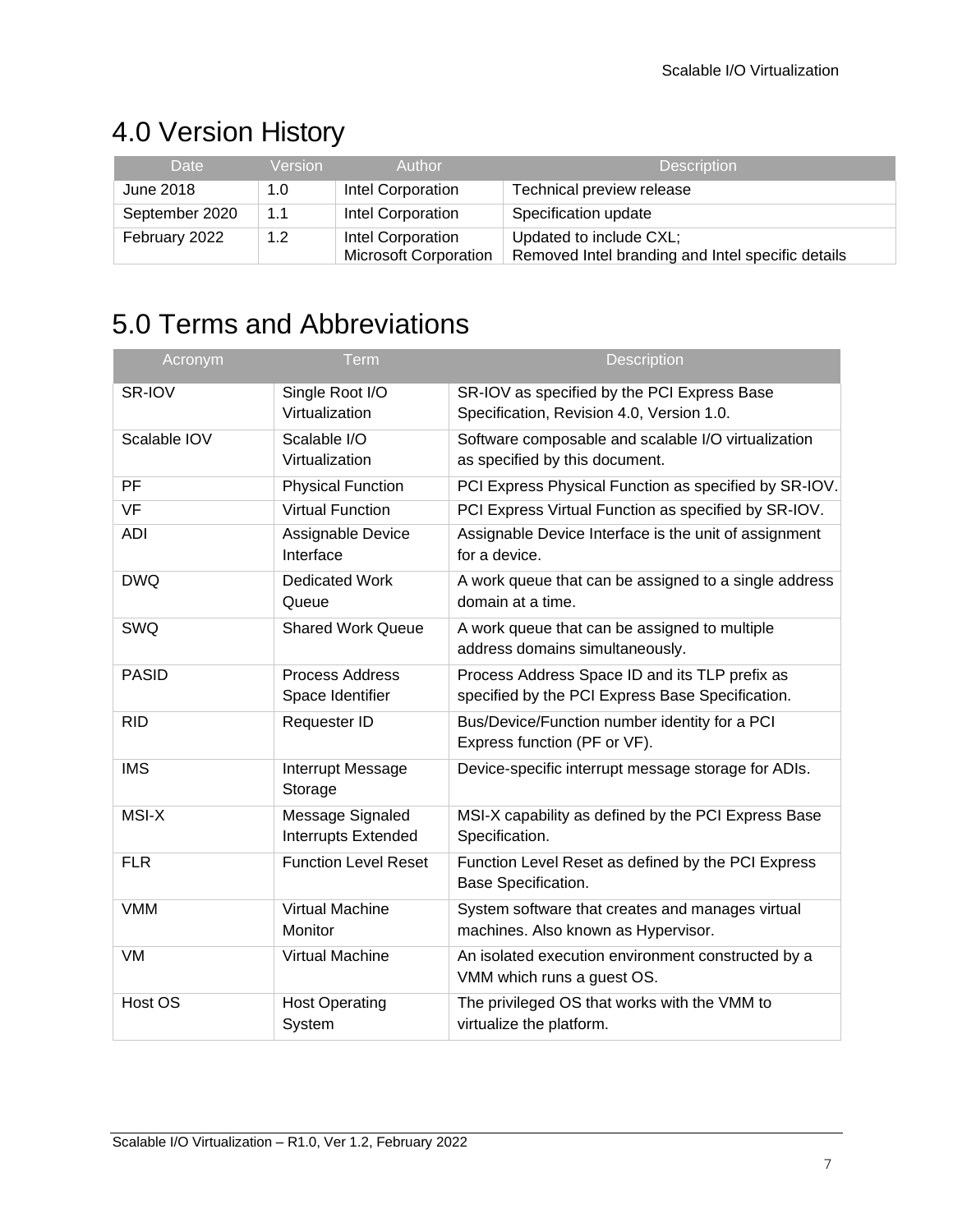| Acronym             | $T$ erm                                            | <b>Description</b>                                                                                                                                                                                  |
|---------------------|----------------------------------------------------|-----------------------------------------------------------------------------------------------------------------------------------------------------------------------------------------------------|
| <b>VDCM</b>         | <b>Virtual Device</b><br><b>Composition Module</b> | A device-specific component that is responsible for<br>composing a Virtual Device. Typically, this is a<br>software component in the VMM or host driver, but<br>other implementations are possible. |
| <b>VDEV</b>         | <b>Virtual Device</b>                              | A virtual device composed by VDCM that utilizes one<br>or more ADIs.                                                                                                                                |
| <b>Guest Driver</b> | <b>Guest Driver</b>                                | Device-specific software that runs in a VM and<br>manages virtual device operation.                                                                                                                 |
| <b>Host Driver</b>  | <b>Host Driver</b>                                 | Device-specific software that runs in the host OS and<br>manages physical device operation.                                                                                                         |
| <b>GVA</b>          | <b>Guest Virtual Address</b>                       | Virtual address space of a process executing within a<br>VM.                                                                                                                                        |
| <b>GPA</b>          | <b>Guest Physical</b><br><b>Address</b>            | Physical address space of a VM as seen by guest<br>software.                                                                                                                                        |
| <b>HPA</b>          | <b>Host Physical Address</b>                       | Physical address space of hardware machine.                                                                                                                                                         |
| <b>SVM</b>          | <b>Shared Virtual</b><br>Memory                    | A memory model that enables I/O devices to operate<br>in shared virtual address space with CPU.                                                                                                     |
| <b>ATS</b>          | <b>Address Translation</b><br>Services             | Ability for device to request and cache address<br>translations. Refer to the PCI Express Specification.                                                                                            |
| <b>DMWr</b>         | Deferrable Memory<br>Write                         | Refer to the PCI Express ECN for Deferrable Memory<br>Write (DMWr).                                                                                                                                 |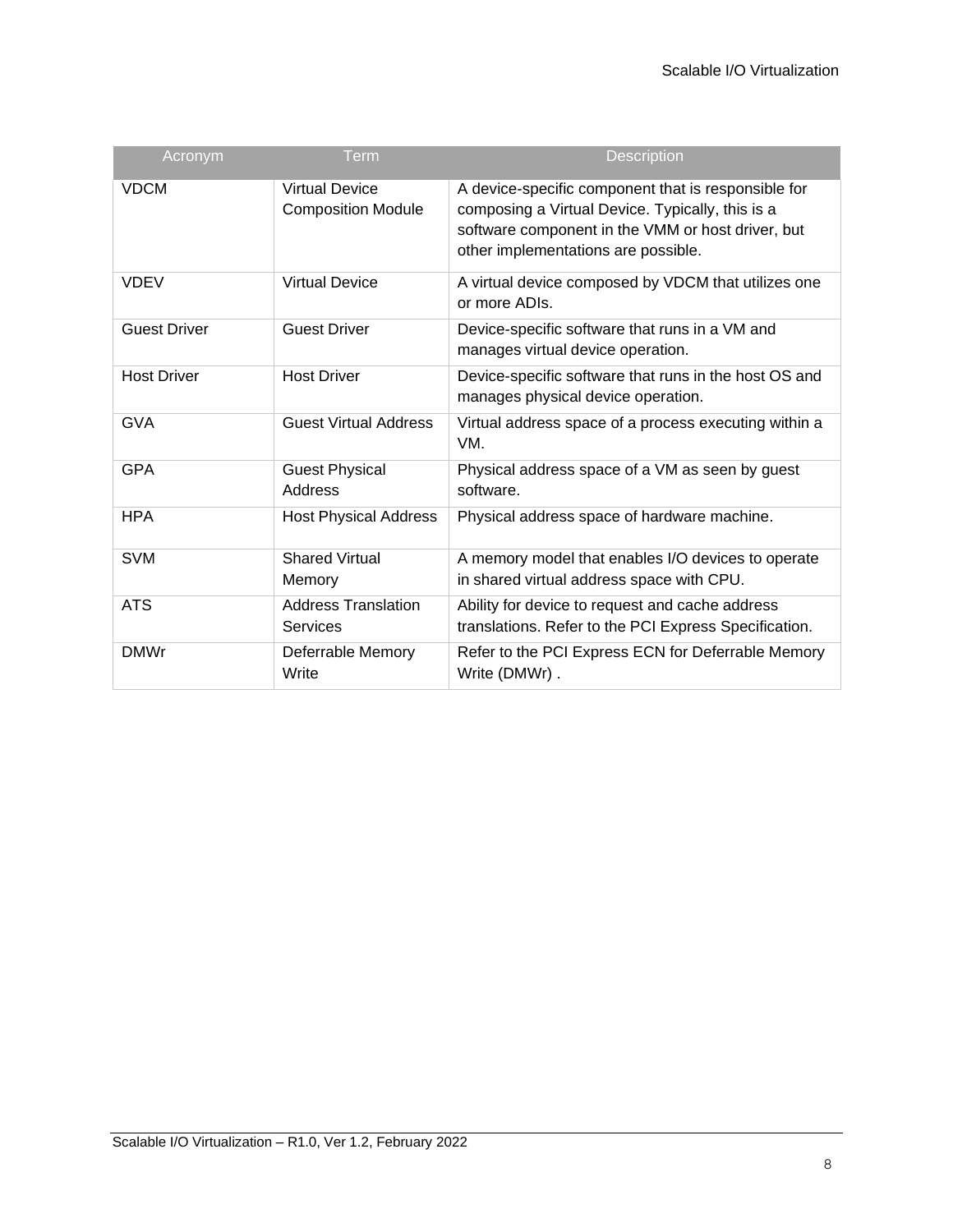## <span id="page-8-0"></span>6.0 Overview

This chapter provides background on I/O virtualization and introduces the key concepts and components of Scalable I/O Virtualization.

## <span id="page-8-1"></span>6.1 Virtualization Background

Virtualization allows system software called a virtual machine monitor (VMM), also known as a hypervisor, to create multiple isolated execution environments called virtual machines (VMs), in which operating systems and applications can run. Virtualization is extensively used in enterprise and cloud datacenters as a mechanism to consolidate multiple workloads onto a single physical machine while keeping them isolated from each other.

Containers are another type of isolated environment that are used to package and deploy applications and run them in the isolated environment. Containers may be constructed as either bare-metal containers that are instantiated as OS process groups or as machine containers that utilize the increased isolation properties of hardware support for virtualization. Containers are lighter weight than VMs and can be deployed in much higher density, potentially increasing the number of isolated environments on a system by an order of magnitude. This document primarily refers to isolated domains as VMs, but the principles also apply to other domain abstractions such as containers.

I/O virtualization refers to the virtualization and sharing of I/O devices across multiple VMs or container instances. There are multiple existing approaches for I/O virtualization that may be broadly classified as either software-based or hardware-assisted.

With software-based I/O virtualization, the VMM exposes a virtual device, such as a Network Interface Controller (NIC), to a VM. A software device model in the VMM emulates the behavior of the virtual device. The device model translates from virtual device commands to physical device commands that are forwarded to a physical device. Such software emulation of devices can provide good compatibility to software running within VMs but incurs significant performance overhead, especially for high performance devices. In addition to the performance limitations, emulating virtual devices in software can be complex for programmable devices such as Graphics Processing Units (GPUs) and Field-Programmable Gate Arrays (FPGAs) because these devices perform a variety of complex functions. Variants of software-based I/O virtualization such as 'device paravirtualization' and 'mediated pass-through' can mitigate some of the performance and complexity disadvantages of device emulation.

To avoid the overheads of software-based I/O virtualization, VMMs may make use of platform support for DMA and interrupt remapping to support 'direct device assignment', which allows guest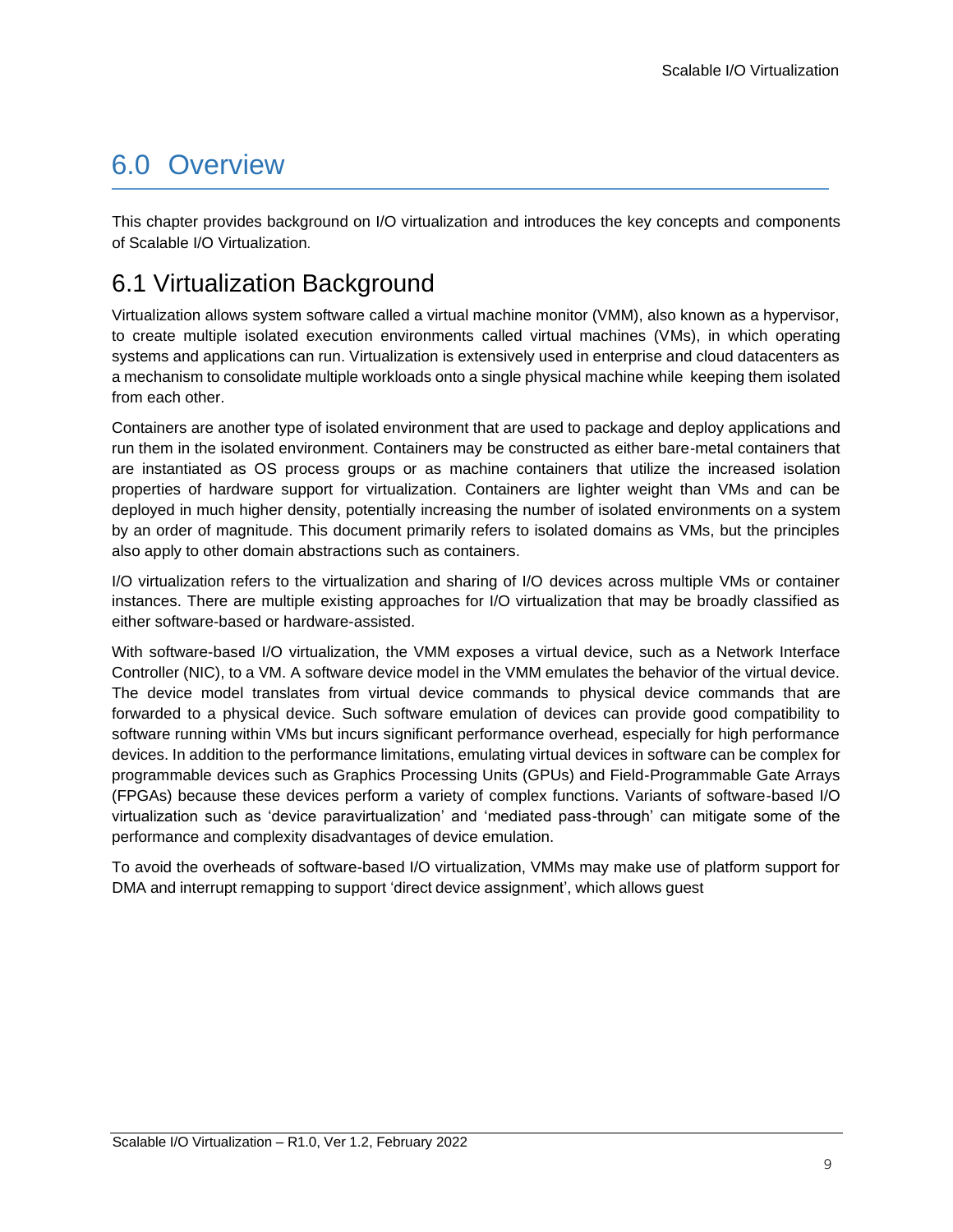software to directly access an assigned device. Direct device assignment provides the best I/O virtualization performance since the hypervisor is no longer in the path of most guest software accesses to the device. However, this approach requires the device to be exclusively assigned to a VM and does not support sharing of the device across multiple VMs.

Single Root I/O Virtualization (SR-IOV) is a PCI-SIG\* defined specification for hardware-assisted I/O virtualization that defines a standard way for partitioning endpoint devices for direct sharing across multiple VMs or containers. An SR-IOV capable endpoint device supports a Physical Function (PF) and multiple Virtual Functions (VFs). The PF provides resource management for the device and is managed by the host driver running in the host OS. Each VF can be assigned to a VM or container for direct access. SR-IOV is supported by high performance I/O devices such as network and storage controller devices as well as programmable or reconfigurable devices such as GPUs, FPGAs, and other accelerators.

### <span id="page-9-0"></span>6.2 Scalable I/O Virtualization

Scalable IOV is an approach to hardware-assisted I/O virtualization that enables highly scalable and highperformance sharing of I/O devices across isolated domains, while containing the cost and complexity for endpoint device hardware to support such scalable sharing.

Figure 1-1 illustrates two example approaches to Scalable IOV, showing how it enables flexible composition of virtual devices for device sharing. Accesses between a VM and a virtual device are defined as either 'direct path' or 'intercepted path'. Direct-path operations on the virtual device are mapped directly to the underlying device hardware for performance, while intercepted-path operations are emulated by a Virtual Device Composition Module (VDCM) for greater flexibility.

The exact mechanism for virtual device composition is implementation specific. For example, Figure 1-1 (a) shows a system that implements VDCM in host OS or VMM software, whereas Figure 1-1 (b) shows a system that implements VDCM in an embedded controller on the platform. VDCM configures the device through



Figure 1-1: Approaches to Scalable I/O Virtualization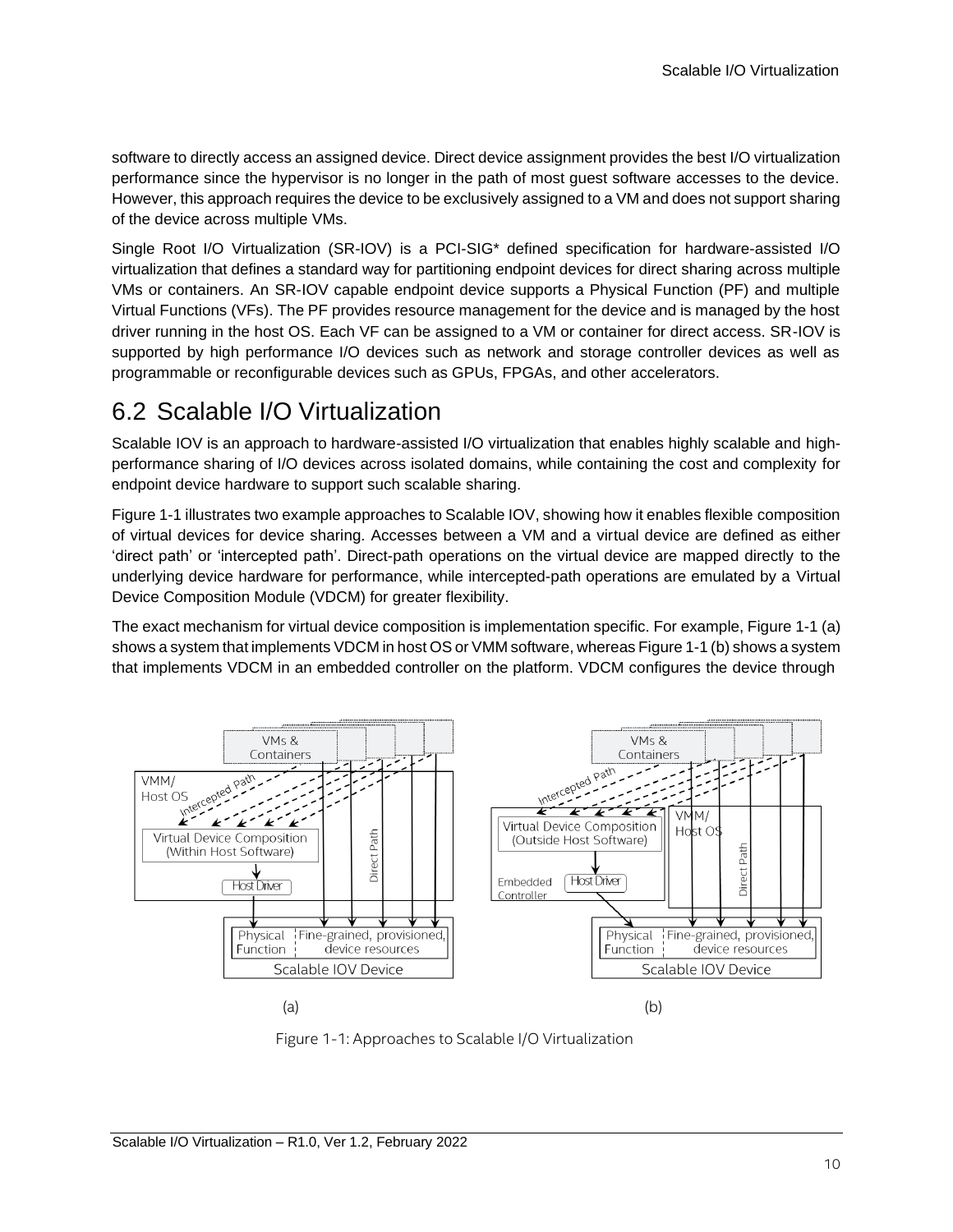the host driver. VDCM and the host driver may be co-located. For simplicity, this specification primarily uses the example where VDCM is implemented in the host OS or VMM software, but the architecture can be applied to other mechanisms of virtual device composition.

[Figure](#page-10-0) 1-2 illustrates the main benefits of Scalable IOV. Device resources shown as "Q" can be directly mapped to VMs. A VDEV is a virtual device instance that is exposed to a VM. Virtual device composition enables increased sharing scalability and flexibility at lower hardware cost and complexity. It provides system software the flexibility to share device resources with different address domains using different abstractions. For example, application processes may access a device using system calls and VMs may access a device using virtual device interfaces. Virtual device composition can also enable dynamic mapping of VDEVs to device resources, allowing a VMM to over-provision device resources to VMs.

In a data-center with physical machines containing different generations (versions) of the same I/O device, a VMM can use the virtual device composition to present the same VDEV capabilities irrespective of the different generations of physical I/O devices. This ensures that the same guest OS image with a VDEV driver can be deployed or migrated to any of the physical machines.





The Scalable IOV architecture is composed of the following elements:

Endpoint device support PCI Express endpoint device requirements and capabilities, covered in Chapter 2.

Platform support Host platform (Root Complex) requirements including enhancements to DMA remapping hardware, covered in Chapter 3.

Virtual Device Composition Virtual device composition architecture. This specification describes the Module support software-based virtual device composition architecture in detail, including host system software enabling and device specific software components such as host driver, guest driver, and virtual device composition module (VDCM). This is covered in Chapter 4.

<span id="page-10-0"></span>PCI Express endpoint devices may be designed to operate with either Scalable IOV or SR-IOV. Device implementations that already support SR-IOV can maintain it for backwards compatibility while adding the new capabilities to support Scalable IOV. A device capable of both methods should allow software toenable it to operate in one mode or other. Devices may support both methods concurrently or support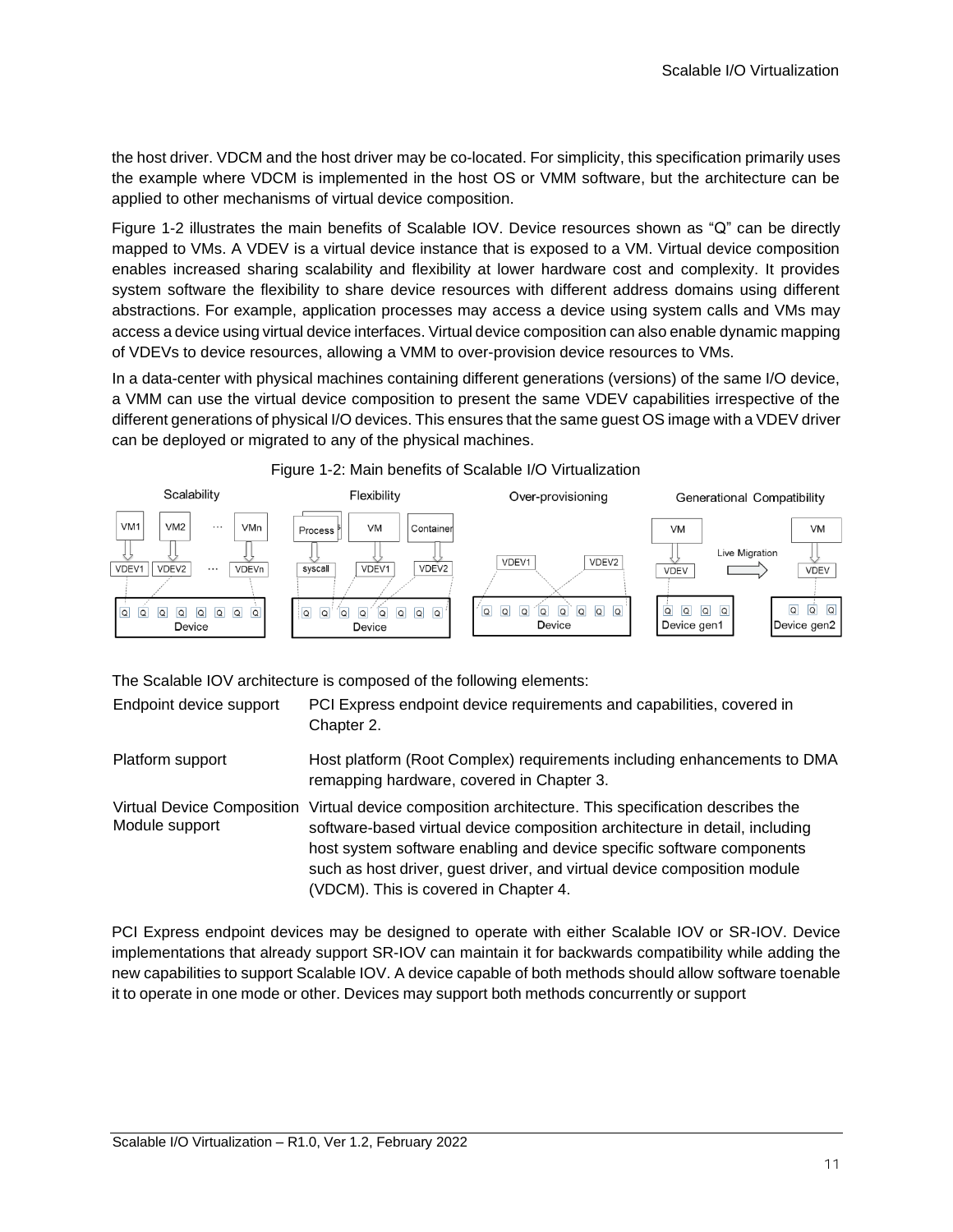<span id="page-11-0"></span>Scalable IOV operation in a hierarchical manner over SR-IOV VFs, but these modes of operation are beyond the scope of this document.

### 6.2.1 Separation of Direct-path and Intercepted-path Operations

The hardware-software interface for most I/O devices may be divided into (a) slow-path control and configuration operations that are less frequent and hence virtualizing them has less impact on overall device performance; and (b) fast-path command and completion operations that are frequent and hence virtualizing them has higher impact on overall device performance. This distinction of slow-path and fastpath operations is practiced by high performance I/O devices that support direct user-mode access. Scalable IOV extends such device designs to define a dynamically composable approach to I/O virtualization.

Scalable IOV distinguishes intercepted-path and direct-path accesses. Intercepted-path accesses from VMs go through the virtual device composition module, while direct-path accesses are mapped directly to the device. Which operations and accesses are distinguished as intercepted path versus direct path is controlled by the device implementation. Typically, slow-path operations are treated as intercepted-path accesses and fast-path operations are treated as direct-path accesses. For example, intercepted-path accesses typically include initialization, control, configuration, management, QoS, error processing, and reset, whereas direct-path accesses typically include data-path operations involving work submission and work completion processing.

### 6.2.2 Assignable Device Interfaces

<span id="page-11-1"></span>High performance I/O devices support a large number of command/completion interfaces for efficient multiplexing/demultiplexing of I/O. Scalable IOV defines an approach to assign these device interfaces to isolated domains at a fine granularity. The architecture defines the granularity of sharing of a device as an 'Assignable Device Interface' (ADI). Each ADI instance on the device encompasses the set of resources on the device that are allocated by software to support the direct-path operations for a virtual device. See section 2.1 for examples of the types of resources that may constitute ADIs.

### 6.2.3 Platform Scalability Using PASIDs

<span id="page-11-2"></span>AllADIs on a device function use the same PCIe\* Requester ID (Bus/Device/Function number) corresponding to the device's PCIe Function. Process Address Space Identifiers (PASID) are used to distinguish upstream memory transactions performed for different ADIs and to convey the address space targeted by the transaction. The 20-bit PASID associated with a transaction is conveyed in a PCI Express PASID TLP Prefix. Refer to the PCI Express specification for details on the PASID TLP Prefix. A platform with support for Scalable IOV enables a unique address translation function for upstream requests for each PASID, as described in Chapter 3.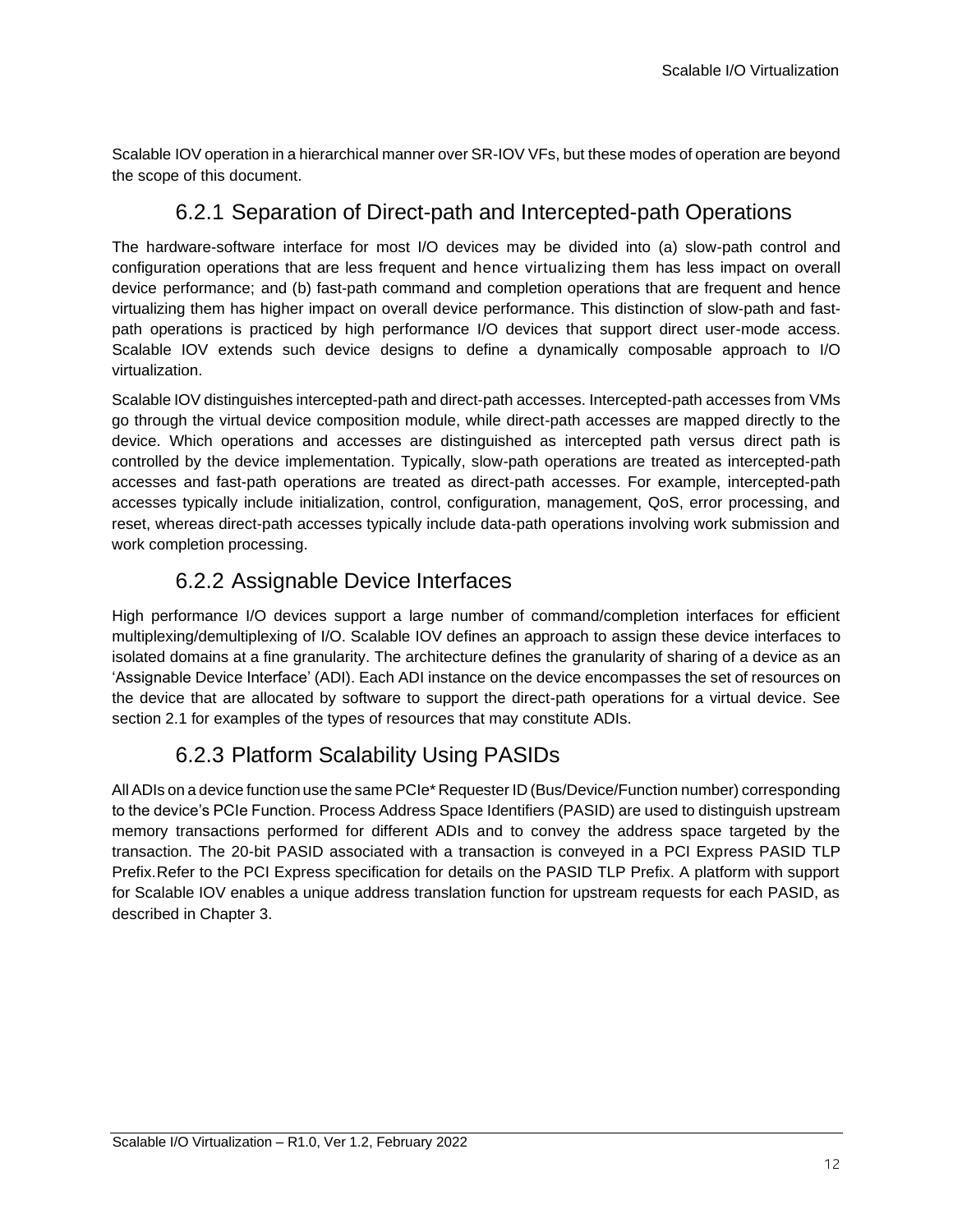### 6.2.4 Virtual Device Composition

<span id="page-12-0"></span>A device-specific component called the Virtual Device Composition Module (VDCM) is responsible for managing virtual device instances.

[Figure 1-3 il](#page-12-1)lustrates an example software architecture where VDCM is implemented in host software. The figure calls out key components to describe the architecture and is not intended to illustrate all virtualization software or specific implementation choices. Software responsibilities are abstracted between system software (OS/VMM) and device-specific driver software components. The VMM maps direct-path accesses from the guest directly onto the provisioned ADIs for the VDEV. The VMM traps intercepted-path accesses from the guest and forwards them to VDCM for emulation. VDCM emulates the intercepted accesses to the VDEV. If required, it may access the physical device (for example, to read ADI status or configure the ADI's PASID).

Virtualization management software may make use of VDCM interfaces for virtual device resource and state management, enabling capabilities such as suspend, resume, reset, and migration of virtual devices. Depending on the specific VMM implementation, VDCM may be instantiated as a separate user or kernel module or may be packaged as part of the host driver. Chapter 4 further describes the high-level software architecture.



<span id="page-12-1"></span>Figure 1-3: Scalable I/O Virtualization Software Architecture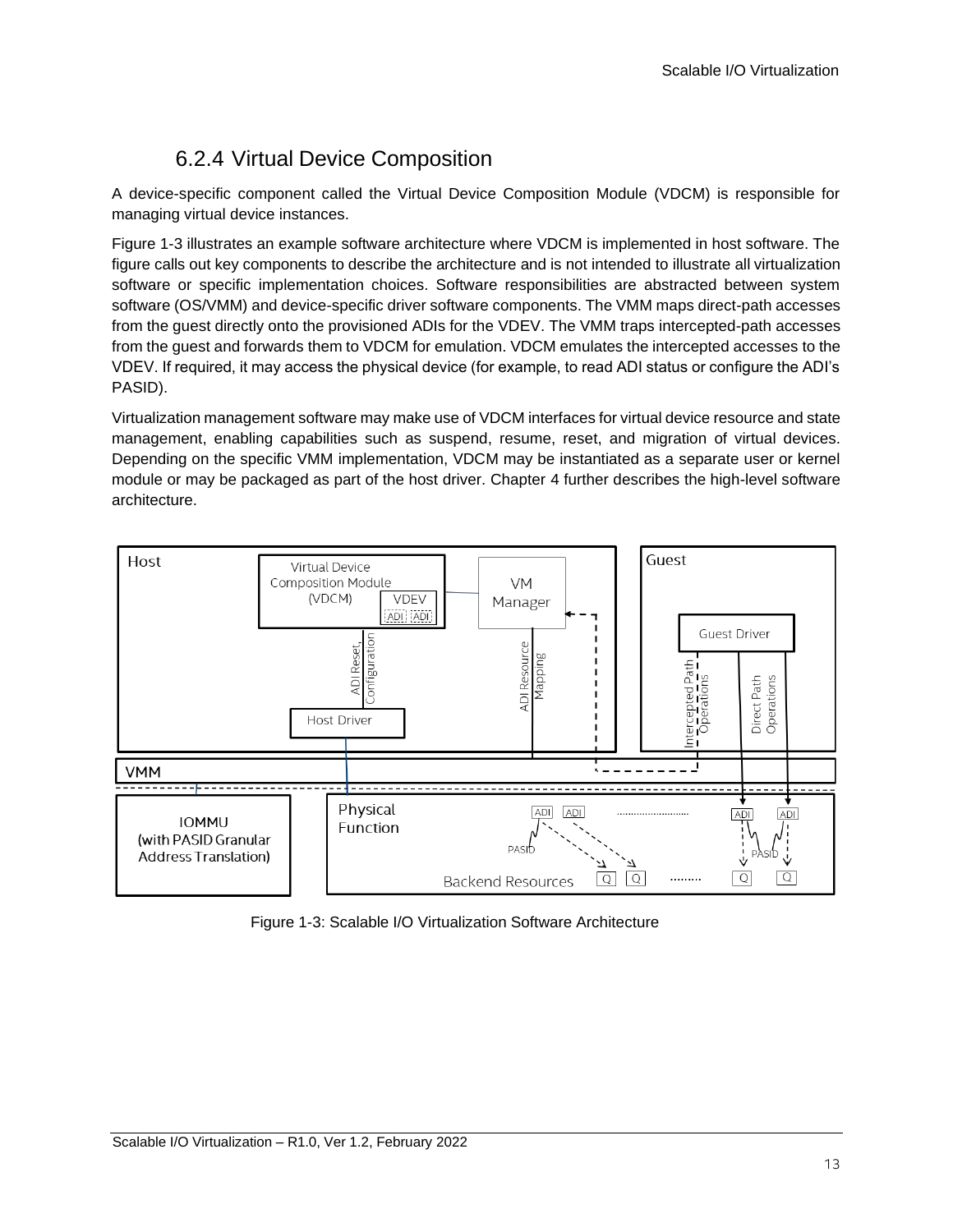# <span id="page-13-0"></span>7. Device Support

This chapter describes the key set of requirements and capabilities for an endpoint device to support Scalable IOV. The requirements apply to both Root-Complex Integrated Endpoint and PCI Express Endpoint devices.

As described in previous chapter, the construct for fine-grained sharing on endpoint devices is Assignable Device Interfaces (ADIs). ADIs form the unit of assignment and isolation for devices and are composed by software to form virtual devices. This chapter describes the requirements for endpoint devices for enumeration, allocation, configuration, management, and isolation of ADIs.

## <span id="page-13-1"></span>7.1 Organizing Device Resources for ADIs

Resources on a device associated with work submission, execution, and completion operations are referred to as device backend resources. These may include command/status registers, on-device queues, references to in-memory queues, local memory on the device, or any other device-specific internal constructs.

An Assignable Device Interface (ADI) refers to the set of device backend resources that are allocated, configured and organized as an isolated unit, forming the unit of device sharing. The type and number of backend resources grouped to compose an ADI is device specific. An ADI may be associated with a device context, rather than with specific device resources. ADIs using shared work queues (SWQ) for work submission may have little to no state or resources associated with them on the device. (See Section 2.3 for more details.)

[Figure](#page-15-1) 2-1 illustrates a logical view of ADIs with varying number of device backend resources, and virtualization software composing virtual device instances with one or more ADIs. ADI 1 and ADI 2 are composed of single backend resource 1 and 2 respectively, whereas ADI 3 is composed of multiple backend resources 3, 4, and 5. Virtual device 1 instance (VDEV1) is composed of two ADIs (ADI 1 and ADI 2) whereas VDEV 2 and VDEV k instances are composed of single ADIs (ADI 3 and ADI m respectively). Due to different ADI composition of ADI 3 and ADI m, VDEV 2 gets 3 backend resources whereas VDEV k gets one backend resource.

### IMPLEMENTATION NOTE

Example ADIs for various types of devices

- Network controller: Transmit/receive queues associated with a virtual switch interface.
- Storage controller: Command and completion queues associated with a storage namespace.
- GPU: Dynamically created graphics or compute context.
- FPGA: Accelerator Functional Unit.
- Multi-context FPGA: Dynamically created execution context.
- RDMA device: Queue pair.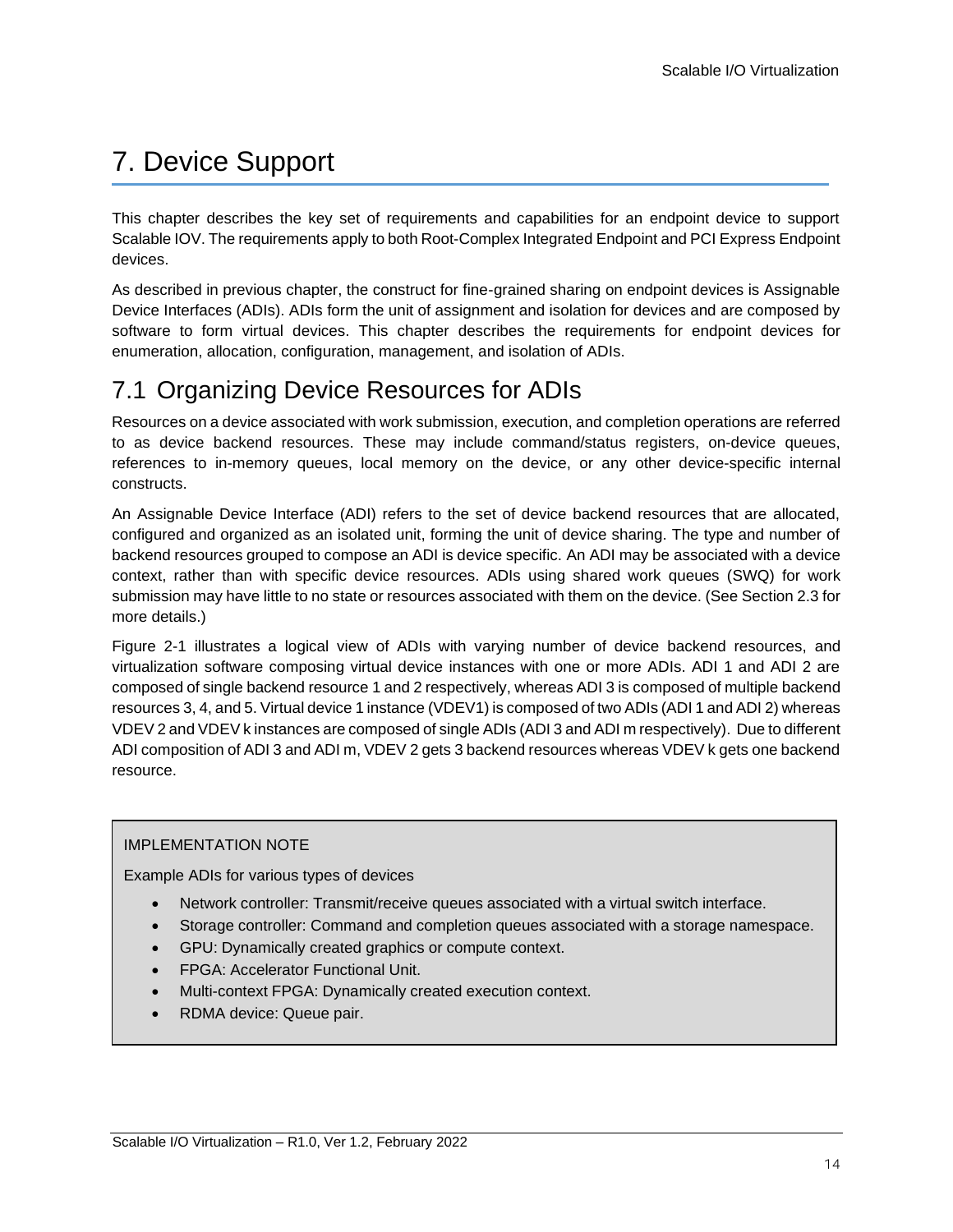## <span id="page-14-0"></span>7.2 Identifying ADI Upstream Requests

Upstream memory requests from all ADIs are tagged with the Requester ID of the device function hosting the ADIs. Requests from different ADIs of the device function are distinguished using a Process Address Space Identifier (PASID). The PCI Express specification defines the Process Address Space Identifier (PASID) in the PASID TLP Prefix of memory transactions. In conjunction with the Requester ID, the PASID identifies the address space associated with the request.

Endpoint devices must support the PASID capability as defined by the PCI Express specification and comply with all associated requirements. Before enabling ADIs, the PASID capability of the device must be enabled. Before an ADI is activated, it must be configured with a PASID value. All upstream memory requests and ATS Translation Requests generated by any ADI must be tagged with the assigned PASID value using the PASID TLP Prefix. ATS Translated Requests by an ADI may be generated without PASID or with the assignedPASID. Refer to the PCI Express specification and related ECNs for details on usage of the PASID TLP Prefix on Translated Requests. Interrupts generated by ADIs are not tagged with the PASID TLP Prefix. Refer to Section 2.5 for identifying ADI interrupts.

Each ADI must have a primary PASID associated with it, which is used for direct-path operations. ADIs may have optional secondary PASIDs whose usage is device dependent. For example, an ADI may be configured to access meta-data, commands, and completions with a secondary PASID that represents a restricted control domain, while data accesses are associated with the primary PASID corresponding to the domain to which the ADI is assigned.

When assigning an ADI to an address domain (e.g., VM, container, or process), the ADI is configured with the unique PASID of the address domain and its memory requests are tagged with the PASID value in the PASID TLP Prefix. If multiple ADIs are assigned to the same address domain, they may be assigned the same PASID. If ADIs belonging to a VDEV assigned to a VM are further mapped to secondary address domains (e.g., application processes) within the VM, each such ADI is assigned a unique PASID corresponding to the secondary address domain. This enables usages such as Shared Virtual Memory within a VM, where a guest application process is assigned an ADI and requests from the ADI are subject to nested translation (GVA toGPA to HPA) by the DMA remapping hardware, which is similar to the nested address translation for CPU accesses by a guest application.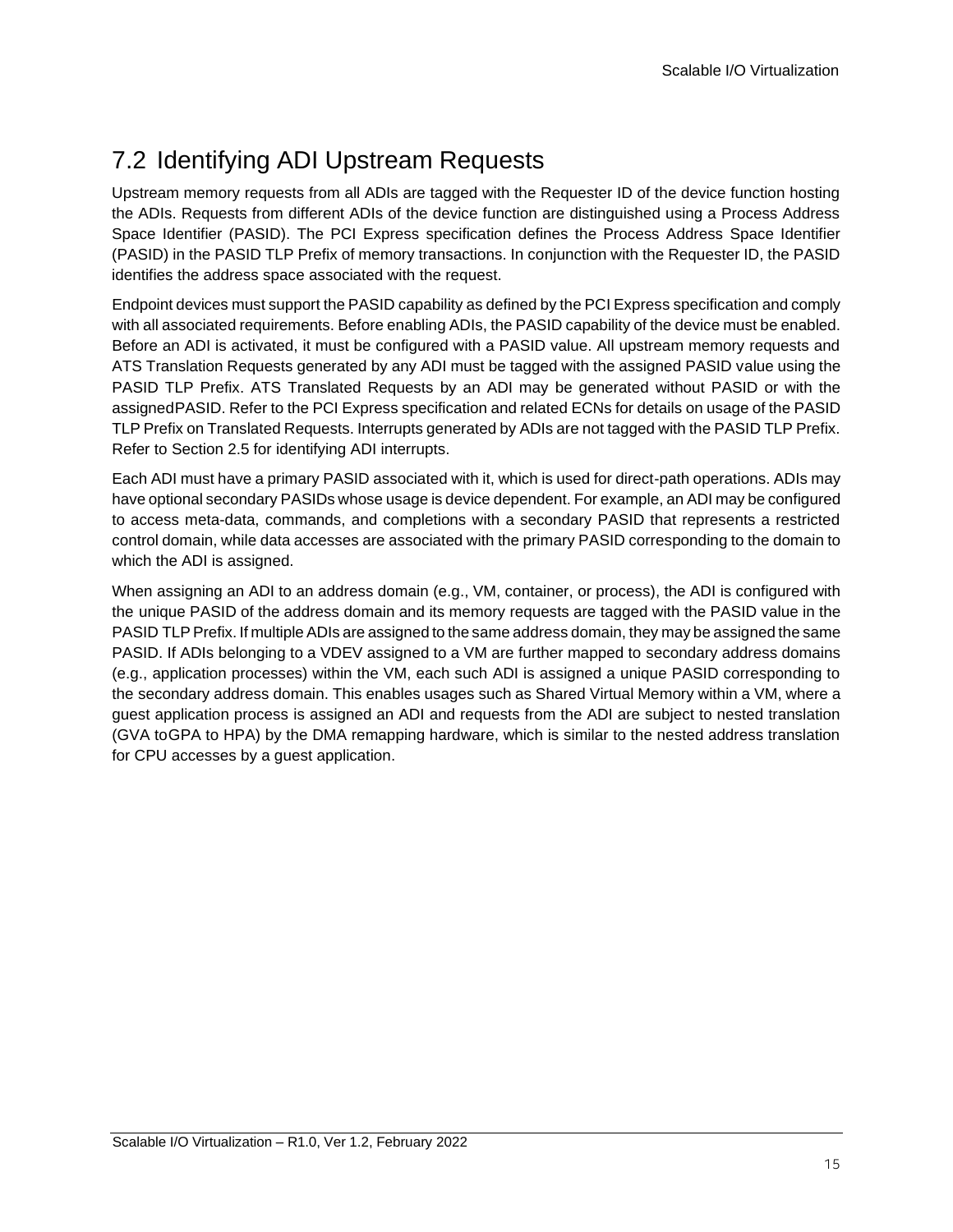## <span id="page-15-0"></span>7.3 ADIs Using Shared Work Queues

.

A Shared Work Queue (SWQ) is a special work submission interface that can be used simultaneously by multiple independent software entities such as applications, containers, or VMs. Work submission to SWQ makes use of PCI Express Deferrable Memory Write (DMWr) requests. DMWr provides a mechanism for PCIe Endpoints and hosts to choose to carry out or defer incoming DMWr Requests. DMWr requests destined toan SWQ may be accepted or deferred (i.e., rejected for re-submission) by the Endpoint device. Refer to thePCI Express Deferrable Memory Write (DMWr) and Device 3 Extended Capability ECN for details.

Software submits work descriptor to an SWQ using DMWr request. Such DMWr requests may convey the PASID value identifying the software entity generating the DMWr requests. The SWQ on the device may either return a "Success" (Accepted) or "Retry" (Deferred) in the DMWr response. Success indicates the work was accepted into the SWQ, while Retry indicates it was not accepted due to SWQ capacity, QoS, or other reasons. On a Retrystatus, the work submitter may back-off and retry later.

Multiple ADIs can map to an SWQ and hence an SWQ can support larger number of VMs. Because work submissions to an SWQ contain a PASID value in the work descriptor, the PASID may not need to be preconfigured in the device for ADIs that use an SWQ.



<span id="page-15-1"></span>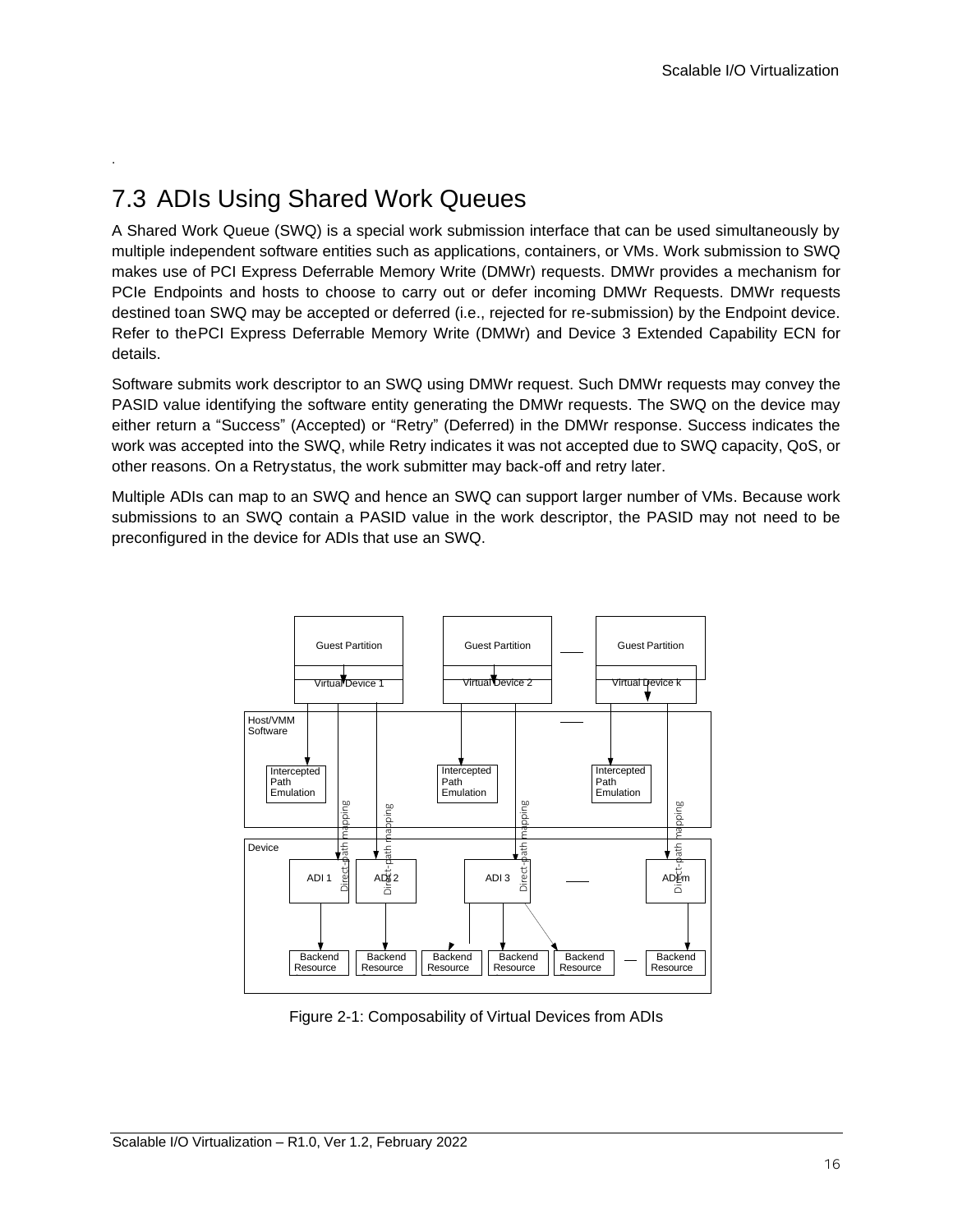## <span id="page-16-0"></span>7.4 ADI Memory Mapped Registers

Each ADI's memory mapped I/O (MMIO) registers are contained within one or more of address ranges mapped by the PCI Express Base Address Registers (BARs) of the device. Each ADI's MMIO registers must be isolated in one or more system page size aligned regions. These may be contiguous or scattered regions within the device's MMIO space. The number and location of system page size regions associated with specific ADIs is device-specific. The system page sizes supported by the device is reported via the Scalable IOV DVSEC Capability described in Section 2.8.

Devices must partition their ADI MMIO registers into two categories: (a) MMIO registers accessed for directpath operations; and (b) MMIO registers accessed for intercepted-path operations. The definition of what operations are designated as intercepted path versus direct path is device-specific. The device must segregate registers in these two categories into distinct system page size regions, to allow the VMM to directly map direct-path operations to one or more constituent ADIs while emulating intercepted-path operations in the VDCM.

Devices should implement prefetchable 64-bit BARs so that address space above 4GB can be used for scaling ADI MMIO resources.

## <span id="page-16-1"></span>7.5 ADI Interrupts

ADIs capable of generating interrupts must generate only message signaled interrupts, not legacy interrupts. ADIs must not share interrupt resources/messages with the base function or with another ADI. ADIs sharing the same SWQ for work submission must also support separate interrupt messages. Each ADI may support zero or more interrupt messages. For example, an ADI composed of N queues may support Ninterrupt messages to distinguish work arrivals or completions for each queue.

### <span id="page-16-2"></span>7.5.1 ADI Interrupt Message Storage (IMS)

Device implementations may support a large number of ADIs, and each ADI may use multiple interrupt messages. To support the large interrupt message storage for all the ADIs, a device-specific construct called Interrupt Message Storage (IMS) is defined. IMS enables devices to store the interrupt messages for ADIs in a device-specific optimized manner without the scalability restrictions of the PCI Express defined MSI-X capability. Support for IMS is indicated by the IMS Support field in the Scalable IOV DVSEC Capability described in Section 2.8[.](#page-16-3)<sup>1</sup>

IMS entries store and generate interrupts using the same interrupt message address and data values as PCI Express MSI-X table entries. Interrupt messages stored in IMS are composed of a DWORD size data payload and a 64-bit address. IMS implementations must allow for dynamic allocation and release of IMS entries as ADIs are dynamically instantiated/revoked to create/destroy virtual devices. IMS must support per-message

<span id="page-16-3"></span><sup>1</sup> IMS may be supported by devices independent of Scalable IOV. Such usages are outside the scope of this document.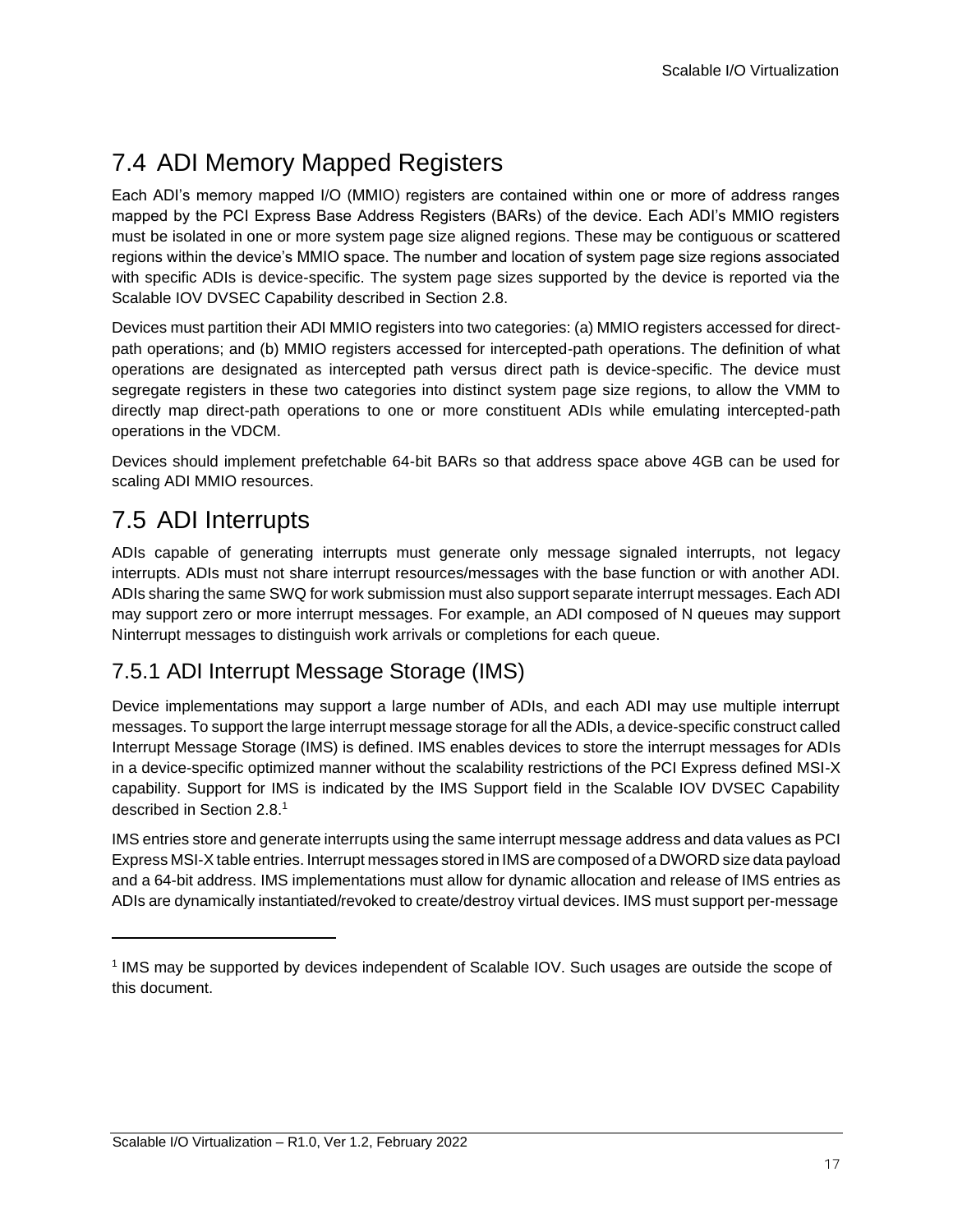masking and pending bit status, similar to the per-vector mask and pending bit array in the PCI Express MSI-X capability.

The size, location, and storage format for IMS is device specific. For example, a device may implement IMS as on-device storage. A device that maintains ADI contexts in memory may implement IMS as part of the context privileged state. In either approach, the device may implement IMS as either one unified storage structure or as de-centralized per-ADI storage structures. If IMS is implemented in host memory, the device may cache IMS entries within the device. If the device implements IMS caching, it must also implement device specific interfaces for the device driver to invalidate the IMS cache entries. Programming of IMS is done by the host driver.

Devices should support IMS for better scalability and dynamic allocation of ADI interrupts. Interrupts generated by ADIs should use the IMS. Interrupts generated by the base function should use the MSI or MSI-X capability. With appropriate device and system software support, ADI interrupts may use MSI-X and base-function interrupts may use IMS.

### <span id="page-17-0"></span>7.5.2 ADI Interrupt Isolation

IMS is managed by host driver software and is not accessible directly from guest or user-mode drivers. Within the device, IMS storage is not accessible from the ADIs. ADIs can request interrupt generation only through the device's 'Interrupt Message Generation Logic', which allows an ADI to only generate interrupt messages that are associated with that specific ADI. These restrictions ensure that the host driver has complete control over which interrupt messages can be generated by each ADI.

## <span id="page-17-1"></span>7.6 ADI Isolation, Access Control, and QoS

ADIs are isolated from each other and from the base function. Operations or functioning of one ADI must not functionally affect other ADIs or the base function. Every memory request (except ATS translated requests) from an ADI must include the ADI's assigned PASID value in the PASID TLP prefix. The PASID identity for an ADI is modified only by privileged software such as the host driver.

The PCI Express Access Control Service capability is not applicable for isolation between ADIs. Devices must not allow peer-to-peer access between ADIs or between ADIs and the base function (either internal to the device or at I/O fabric egress). Independent of Scalable IOV support, a device may support ACS guidelines for isolation across endpoint functions or devices, per the PCI Express specification.

Although ADIs are functionally isolated, they may have performance effects on each other and on the base function. Devices may define Quality of Service (QoS) controls for ADIs to manage these effects. The definition of QoS for ADIs is device specific and is outside the scope of this specification.

ADI specific errors are errors that can be attributed to a particular ADI, such as malformed commands or address translation errors. Such errors must not impact functioning of other ADIs or the base function.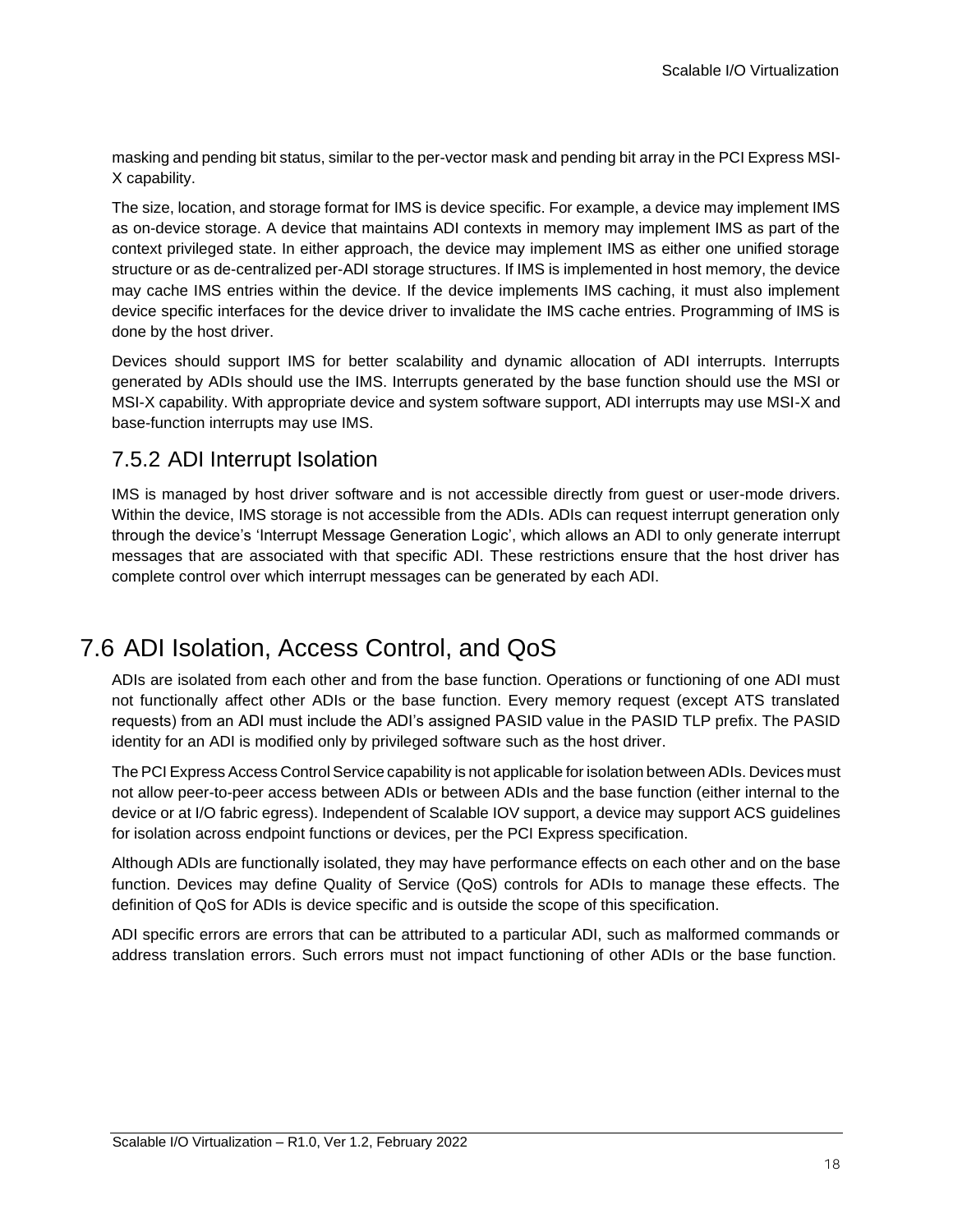Handling of ADI specific errors can be implemented in device-specific ways; such errors should be reported directly to the guest that the ADI is assigned to, when possible.

## <span id="page-18-0"></span>7.7 ADI Reset

Each ADI must be independently resettable without affecting the operation of other ADIs. Reset of an ADI is performed through device-specific interfaces. ADI reset causes the device to abort (discard) all in flight and accepted operations to the ADI by specific domain and reset ADI specific configuration on the device to a known state. For ADIs using shared work queue (SWQ) for work submission, ADI reset must not cause reset of the SWQ since that may affect other ADIs sharing the SWQ.

A VDEV may expose a virtual FLR capability that may be emulated by the VDCM by requesting the device to perform ADI resets for each of the constituent ADIs of the virtual device.

An ADI reset must ensure that the reset is not reported as complete until all of the following conditions are satisfied:

- All DMA write operations by the ADI are drained or aborted
- All DMA read operations by the ADI have completed or aborted
- All interrupts from the ADI have been generated
- If ADI is capable of Address Translation Service (ATS), all ATS requests by the ADI have completed or aborted, and
- If ADI is capable of Page Request Service (PRS), no more page requests will be generated by the ADI. Additionally, either page responses have been received for all page requests generated by the ADI or the ADI will discard page responses for any outstanding page requests by the ADI.

Devices supporting Scalable IOV should support Function Level Reset (FLR) and may support additional device-specific global reset controls. A global reset operation or FLR resets all ADIs and returns the device to a state where no ADIs are configured. A device may also support a device-specific global reset that resets all ADIs but leaves them configured.

Devices may optionally support saving and restoring ADI state, to facilitate operations such as live migration and suspend/resume of virtual devices composed of ADIs. For example, to support ADI suspend, a device may implement an interface to drain (complete) all operations submitted to the ADI.

### <span id="page-18-1"></span>7.8 Capability Enumeration

An endpoint device function reports support for Scalable IOV via a PCI Express Designated Vendor Specific Extended Capability (DVSEC). This capability may be used by system software and tools to detect endpoint devices supporting Scalable IOV without a dependency on the host driver. The host driver is still responsible for enabling Scalable IOV related operations through system software specific interfaces. [Figure 2-2](#page-19-0) illustrates the Scalable IOV DVSEC structure.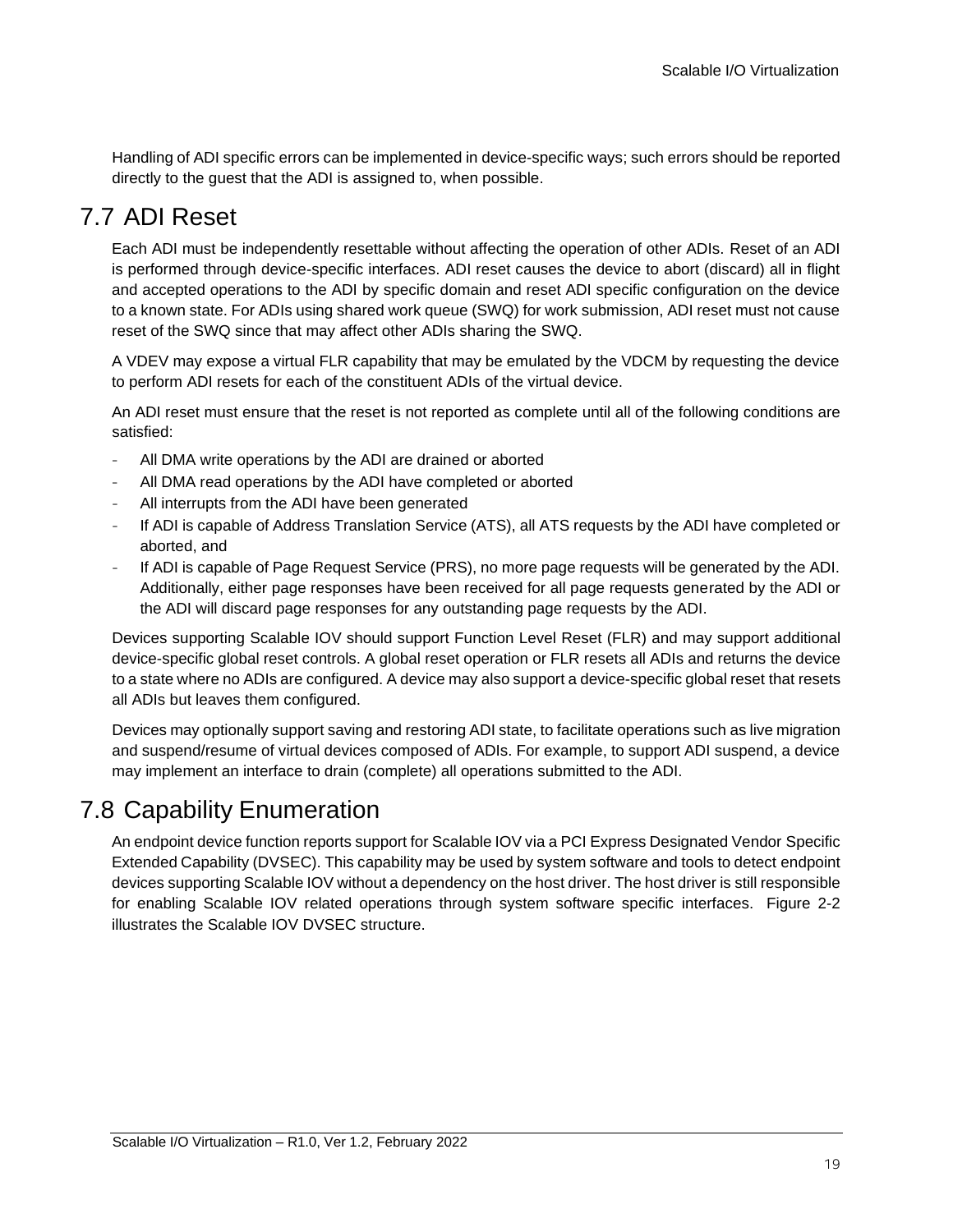

Figure 2-2: DVSEC for Scalable I/O Virtualization

<span id="page-19-0"></span>The fields up to offset 0xa are the standard DVSEC capability header. Refer to the PCI Express DVSECheader for a detailed description of these fields. The remaining fields are described below.

| Function Dependency Link (Offset = 0xA, Size = 1 Byte) |                                                                                                                                                                                                                                                                                                                               |            |
|--------------------------------------------------------|-------------------------------------------------------------------------------------------------------------------------------------------------------------------------------------------------------------------------------------------------------------------------------------------------------------------------------|------------|
| <b>Bit Location</b>                                    | Description                                                                                                                                                                                                                                                                                                                   | Attributes |
| 7:0                                                    | The programming model for a device may have vendor-specific dependencies<br>between sets of Functions. The Function Dependency Link field is used to<br>describe these dependencies.<br>This field describes dependencies between Functions. ADI dependencies are                                                             | RO.        |
|                                                        | the same as the dependencies of the Functions that they are part of.<br>If a Function is independent from other Functions of a device, this field shall<br>contain its own Function Number.                                                                                                                                   |            |
|                                                        | If a Function is dependent on other Functions of a Device, this field shall<br>contain the Function Number of the next Function in the same Function<br>Dependency List. The last Function in a Function Dependency List shall<br>contain the Function Number of the first Function in the Function Dependency<br>List (FDL). |            |
|                                                        | Dependencies between Functions are described by the Flags field at offset<br>0xB.                                                                                                                                                                                                                                             |            |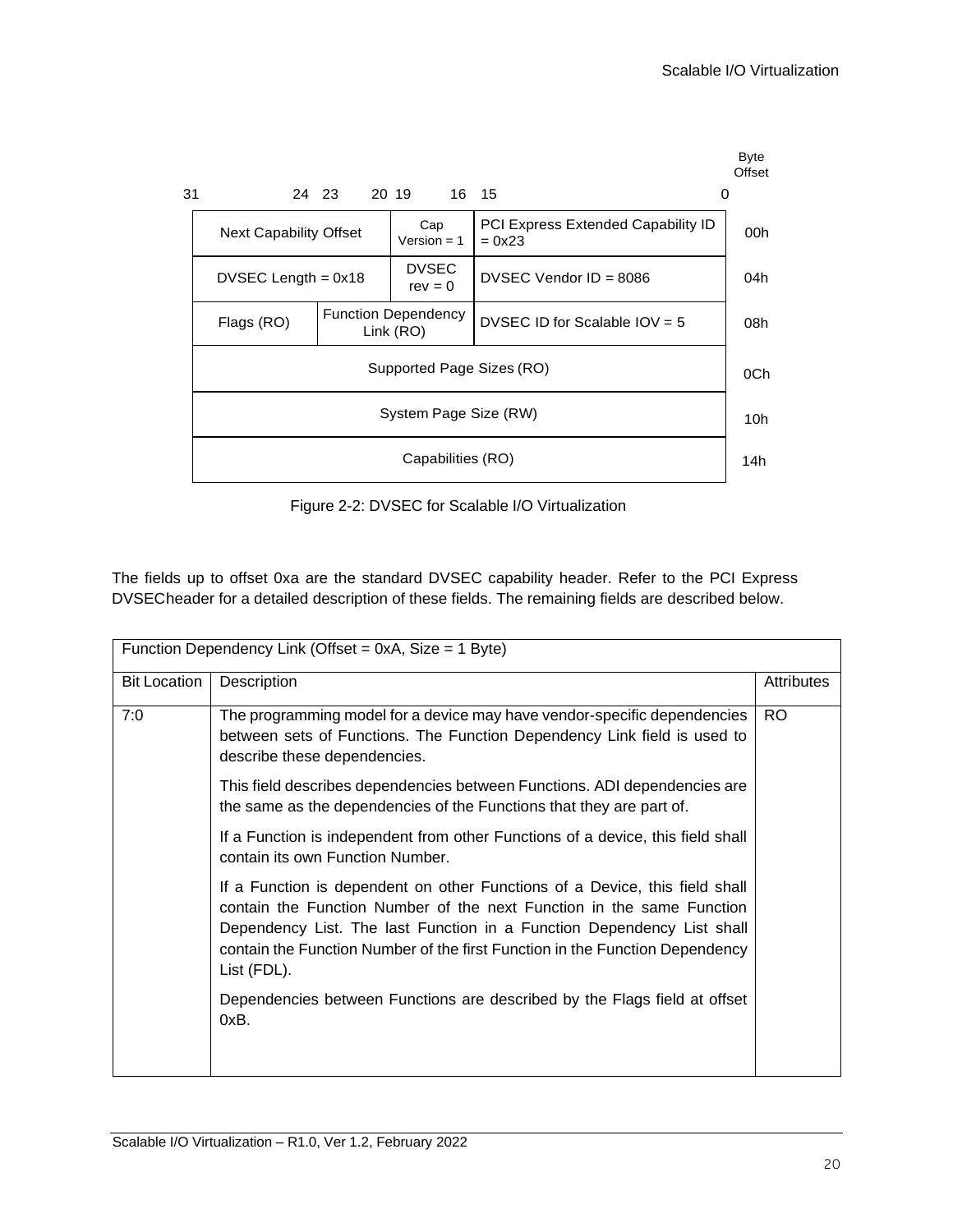| Flags (Offset = $0xB$ , Size = 1 Byte) |                                                                                                                                                                                                                                                                                                                                                                                                                                                                                                                                                                                   |                   |  |
|----------------------------------------|-----------------------------------------------------------------------------------------------------------------------------------------------------------------------------------------------------------------------------------------------------------------------------------------------------------------------------------------------------------------------------------------------------------------------------------------------------------------------------------------------------------------------------------------------------------------------------------|-------------------|--|
| <b>Bit Location</b>                    | Description                                                                                                                                                                                                                                                                                                                                                                                                                                                                                                                                                                       | <b>Attributes</b> |  |
| $\Omega$                               | H (homogeneous): When the H flag is reported as set, it indicates that all<br>Functions in the Function Dependency List (FDL) must be enabled for<br>Scalable IOV operation (in a device-specific manner). If some but not all of<br>the Functions in the FDL are enabled for Scalable IOV operation, the<br>behavior is undefined. For example, one Function cannot be in Scalable IOV<br>operation mode and another in SR-IOV operation mode if this flag is reported<br>as set.<br>If the H flag is not Set, then different Functions in the FDL can be in different<br>modes. | RO                |  |
| 7:1                                    | Reserved                                                                                                                                                                                                                                                                                                                                                                                                                                                                                                                                                                          | RO                |  |

| Supported Page Sizes (Offset = 0xC, Size = 4 Bytes) |                                                                                                                                                                                                                                                                                                                                                                                                                                                                                   |                   |  |
|-----------------------------------------------------|-----------------------------------------------------------------------------------------------------------------------------------------------------------------------------------------------------------------------------------------------------------------------------------------------------------------------------------------------------------------------------------------------------------------------------------------------------------------------------------|-------------------|--|
| <b>Bit Location</b>                                 | Description                                                                                                                                                                                                                                                                                                                                                                                                                                                                       | <b>Attributes</b> |  |
| 31:0                                                | This field indicates the page sizes supported. A page size of $2^{n+12}$ is supported<br>if bit $n$ is Set. For example, bit 0 indicates support for 4 KB pages. The page<br>size indicates the minimum alignment requirement for ADI MMIO pages so<br>that they can be independently assigned to different address domains.<br>Support for 4 KB pages is required. Devices may support additional page sizes<br>for compatibility with a variety of host platform architectures. | <b>RO</b>         |  |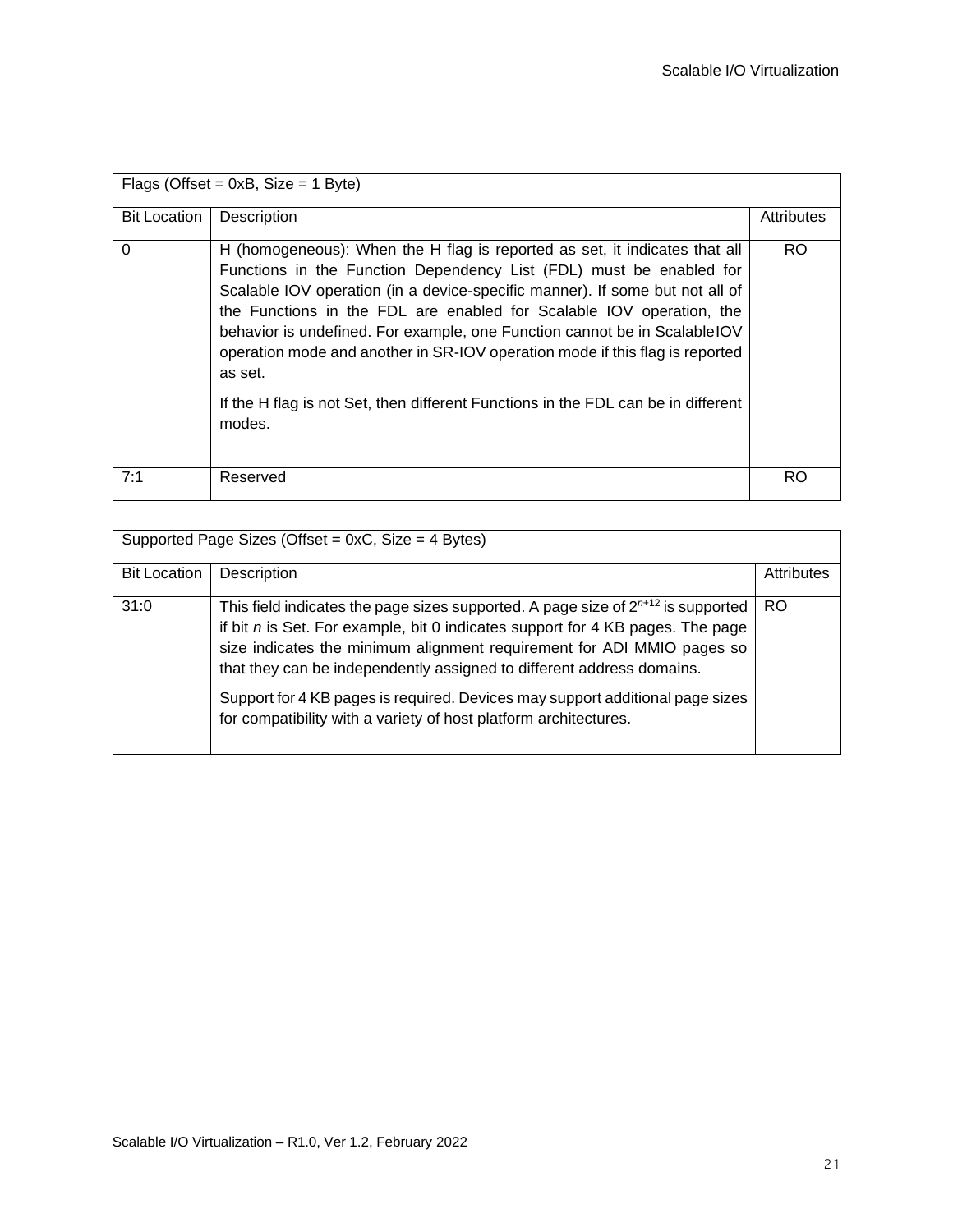| System Page Size (Offset = $0x10$ , Size = 4 Bytes) |                                                                                                                                                                                                                                                                                                                                                                                                                                                                                                                                                             |            |
|-----------------------------------------------------|-------------------------------------------------------------------------------------------------------------------------------------------------------------------------------------------------------------------------------------------------------------------------------------------------------------------------------------------------------------------------------------------------------------------------------------------------------------------------------------------------------------------------------------------------------------|------------|
| <b>Bit Location</b>                                 | Description                                                                                                                                                                                                                                                                                                                                                                                                                                                                                                                                                 | Attributes |
| 31:0                                                | This field defines the page size the system uses to map the ADIs' MMIO pages.<br>Software must set the value of System Page Size to one of the page sizes set<br>in the Supported Page Sizes field. As with Supported Page Sizes, if bit $n$ is<br>setin System Page Size, a page size of 2 <sup>n+12</sup> is used. For example, if bit 1 is<br>set, the device uses an 8 KB page size. The behavior is undefined if System<br>Page Sizeis zero, more than one bit is set, or a bit is set in System Page Size<br>that is not set in Supported Page Sizes. | <b>RW</b>  |
|                                                     | When System Page Size is written, all ADI MMIO resources are aligned on<br>system page size boundaries. System Page Size must be configured before<br>setting the Memory Space Enable bit in the PCI command register. The<br>behavior is undefined if System Page Size is modified after Memory Space<br>Enable is set.<br>Default value is 0000 0001h indicating a system page size of 4 KB.                                                                                                                                                              |            |

| Capabilities (Offset = $0x14$ , Size = 4 Bytes) |                                                                                                                                                                                                                                                                                                 |            |
|-------------------------------------------------|-------------------------------------------------------------------------------------------------------------------------------------------------------------------------------------------------------------------------------------------------------------------------------------------------|------------|
| <b>Bit Location</b>                             | Description                                                                                                                                                                                                                                                                                     | Attributes |
| $\Omega$                                        | IMS Support: This bit indicates the support for Interrupt Message Storage<br>(IMS) in the device.                                                                                                                                                                                               | <b>RO</b>  |
|                                                 | 0: IMS is not supported by the<br>device.1: IMS is supported by the<br>device.                                                                                                                                                                                                                  |            |
|                                                 | If virtualization software supports IMS use only for ADIs and not by the base<br>function, then when the base function is directly assigned to a domain,<br>virtualization software may expose a virtual Scalable IOV DVSEC Capability<br>to the domain with the IMS support bit reported as 0. |            |
| 31:1                                            | Reserved                                                                                                                                                                                                                                                                                        | RO         |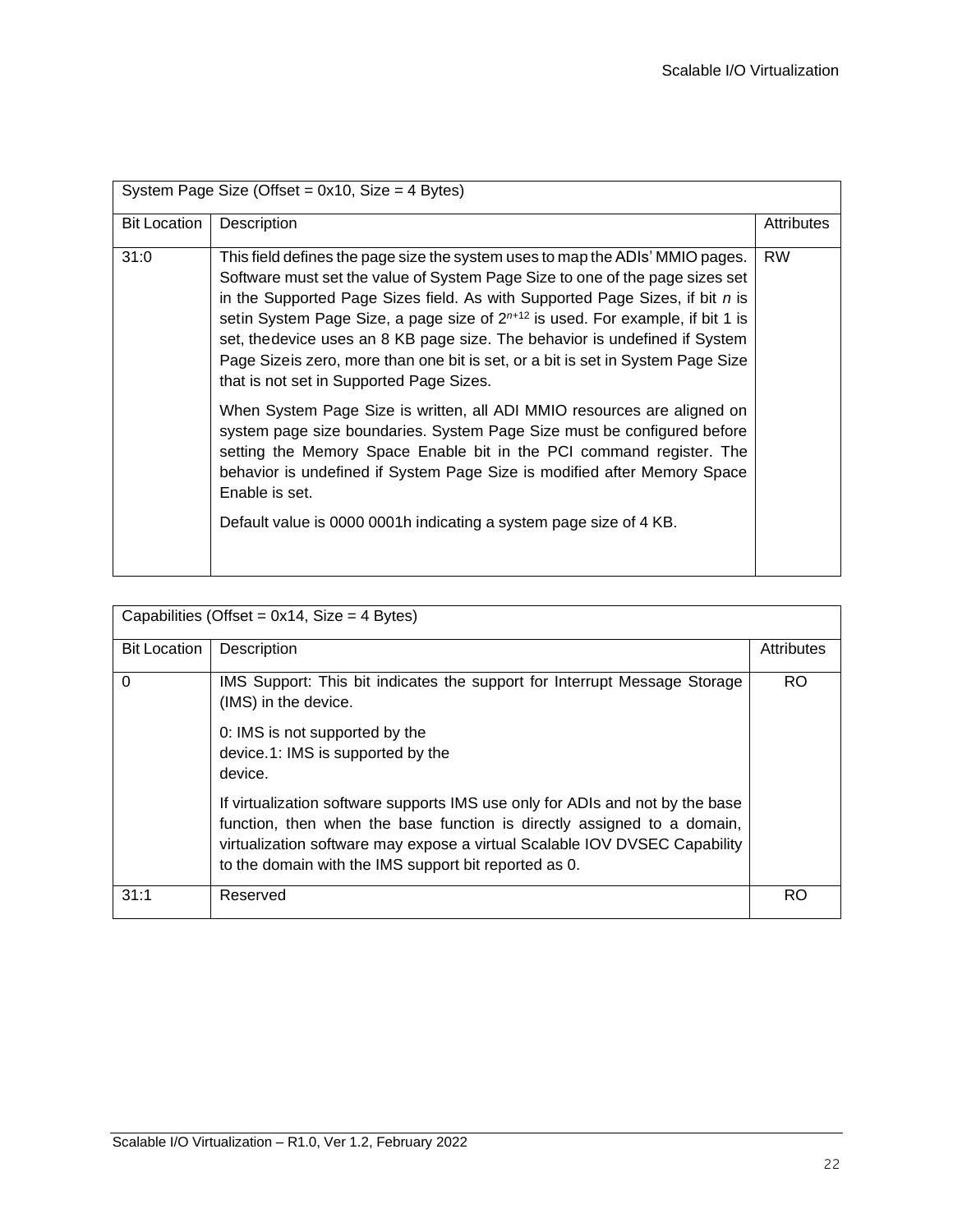## <span id="page-22-0"></span>8 Platform Support

The following platform level capabilities are required to support Scalable IOV:

- Support for the PCI Express PASID TLP Prefix in Root Ports and the Root Complex. Refer to the PCIExpress Revision 4.0 specification or higher for details on PASID TLP Prefix support.
- PASID-granular address translation in Root Complex.
- Interrupt remapping support in Root Complex.
- Virtualization support for Deferrable Memory Write (DMWr).

## <span id="page-22-1"></span>8.1 Address Space Isolation

Room Complex DMA remapping hardware must support PASID granular DMA remapping. The definition of the address space targeted by a PASID value is dependent on the Root Complex DMA remapping hardware capability and the programming of such hardware by software. Depending on the programming of the DMA remapping hardware, the address space targeted by an upstream request with PASID can be a Host Physical Address (HPA), Host Virtual Address (HVA), Host I/O Virtual Address (HIOVA), Guest Physical Address (GPA), Guest Virtual Address (GVA), Guest I/O Virtual Address (GIOVA), etc. All of these address space types can co-exist on a system for different PASID values. ADIs from one or more devices may be configured to use these PASIDs. PASID granular address translation enables upstream requests from each ADI to have a unique address translation and hence enables each ADI to be independently assigned to a different domain.

### <span id="page-22-2"></span>8.2 Interrupt Isolation

For interrupt isolation across devices, the host platform should support interrupt remapping for all interrupt messages programmed in MSI, MSI-X, or IMS on the device.

The host platform should support direct delivery of virtual interrupts to VMs without hypervisor processing overheads. This also enables virtual interrupts to operate in guest interrupt vector space without consuming host processor interrupt vectors.

### <span id="page-22-3"></span>8.3 DMWr Virtualization

ADIs using Shared Work Queues use DMWr request that convey the PASID (see Section [7.32.3\)](#page-15-0). These DMWr requests can be directly submitted by VMs to the SWQ. To ensure isolation of such DMWr requests from VMs, the Root Complex must provide a way for virtualizing PASID conveyed in the DMWr request.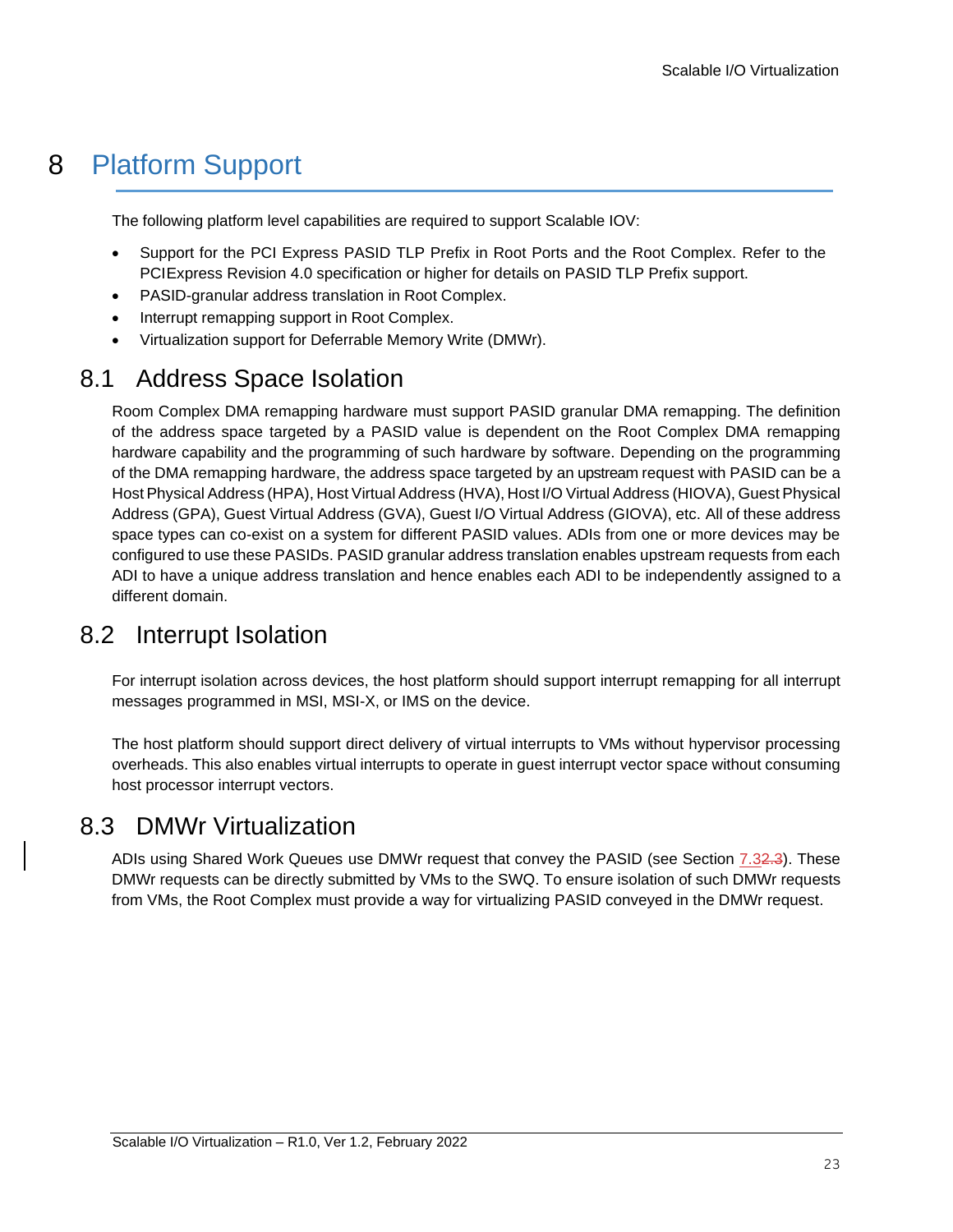## <span id="page-23-0"></span>9 Reference Software Model

This chapter describes an example software architecture in which Scalable IOV is enabled through VMM software as shown in [Figure 1-3. T](#page-12-1)his chapter is not intended to be prescriptive, and instead covers an example description of system software and device-specific software roles and interactions to compose hardware-assisted virtual devices and manage device operation. Specific OS or VMM implementations may choose other methods to enable Scalable IOV.

The software architecture described in this chapter focuses on I/O virtualization for virtual machines and machine containers. However, the principles can be applied to other domains such as I/O sharing across bare-metal containers or application processes. [Figure 1-3 il](#page-12-1)lustrates the high-level software architecture. The logical components of the reference software architecture are described below.

## <span id="page-23-1"></span>9.1 Host Driver

The host driver for an Scalable IOV capable device is conceptually equivalent to an SR-IOV PF driver. The host driver is loaded and executed as part of the host OS or hypervisor software. The host driver reports support for Scalable IOV to system software through the driver interface. In addition to the usual roles of a device driver, the host driver implements software interfaces as defined by the host OS or hypervisor infrastructure to support enumeration, configuration, instantiation, and management of ADIs. The host driver is responsible for configuring each ADI, including aspects such as its PASID identity, Interrupt Message Storage entries, MMIO register resources for direct-path access to the ADI, and any device-specific resources.

[Table 4-1 il](#page-23-2)lustrates a high-level set of operations that the host driver supports for managing ADIs. These operations are invoked through suitable software interfaces defined by specific system software implementations.

| <b>Description</b>                                                                           |
|----------------------------------------------------------------------------------------------|
| Scalable IOV capability reporting                                                            |
| Enumeration of types and maximum number of ADIs/VDEVs                                        |
| Enumeration of resource requirements for each ADI type                                       |
| Enumeration and setting of generational compatibility for ADIs                               |
| Allocation, configuration, reset, drain, abort, release of ADI and its constituent resources |
| Setting and managing PASID identity of ADIs                                                  |
| Managing device-specific Interrupt Message Storage for ADIs                                  |
| Enabling guest to host communication channel (if supported)                                  |
| Configuring device specific QoS properties of ADIs                                           |
| Suspending/saving state of ADIs, and restoring/resuming state of ADIs                        |

#### <span id="page-23-2"></span>Table 4-1: Host Driver Interfaces for Scalable I/O Virtualization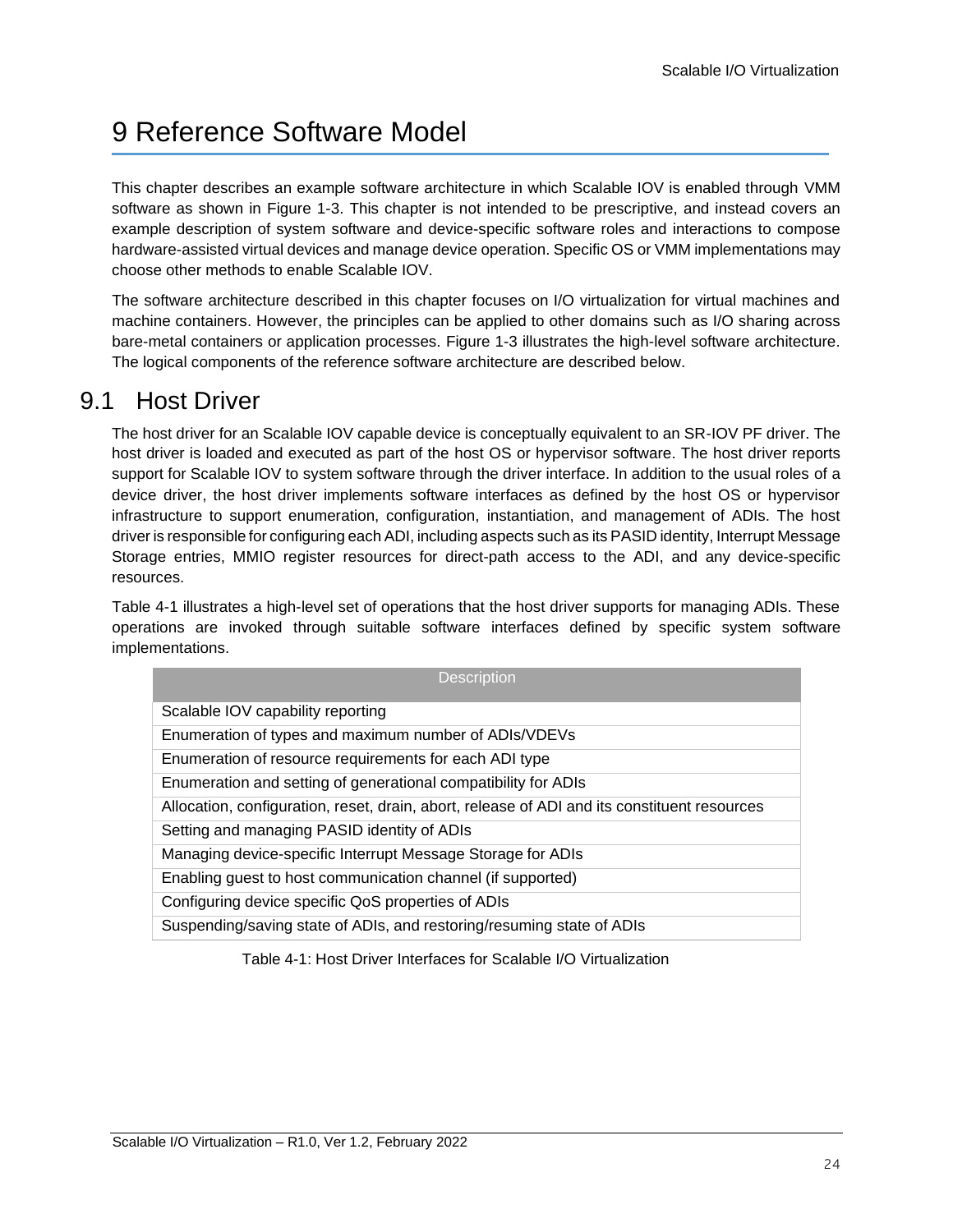## <span id="page-24-0"></span>9.2 Virtual Device Composition Module

The Virtual Device Composition Module (VDCM) is a device-specific component that is responsible for composing virtual device instances using one or more ADIs allocated by the host driver. The VDCM implements software-based virtualization of intercepted-path operations and arranges for direct-path operations to be submitted directly to the backing ADIs. Each OS or VMM implementation may require the VDCM to be implemented and packaged by device vendors in a specific way. For example, in some OS or hypervisor implementations, the VDCM may be packaged as user-space modules or libraries that are installed as part of the host driver. In other implementations, the VDCM may be a kernel module. If implemented as a library, the VDCM may be statically or dynamically linked with the hypervisor-specific virtual machine resource manager responsible for creating and managing VM resources. If implemented in the host kernel, the VDCM can be part of the host driver.

### <span id="page-24-1"></span>9.3 Guest Driver

The guest driver for an Scalable IOV capable device is conceptually equivalent to an SR-IOV VF driver. The guest driver manages the VDEV instances composed by the VDCM. Direct-path accesses by the guest driver are issued directly to the ADIs behind the VDEV, while intercepted-path accesses are intercepted and virtualized by the VDCM. The guest and host drivers can be implemented as a unified driver that supports both host and guest functionality or as two separate drivers. For existing SR-IOV devices, if the VDEV can be composed to behave like an existing VF, the Scalable IOV guest driver can be same as the SR-IOV VF driver.

### <span id="page-24-2"></span>9.4 Virtual Device

A virtual device (VDEV) is the abstraction through which a shared physical device is exposed to guest software. A VDEV is typically exposed to a guest OS as a virtual PCI Express device. A VDEV has virtual resources such as virtual Requester ID, virtual configuration space registers, virtual memory BARs, virtual MSI-X table, etc. Each VDEV may be backed by one or more ADIs. The ADIs backing a VDEV typically belong to the same physical function, but implementations are possible where they are allocated across multiple functions (for example to support device fault tolerance or load balancing).

A device may support multiple types of ADIs, both in terms of number of backend resources (see [Figure](#page-15-1) [2-](#page-15-1) [1\)](#page-15-1) and in terms of functionality. Similarly, a VDCM may support more than one type of VDEV composition, with respect to the number of backing ADIs, functionality of ADIs, etc., enabling the virtual machine resource manager to request different types of VDEV instances for assigning to virtual machines. The VDCM uses the host OS and VMM defined interfaces to allocate and configure resources needed to compose a VDEV.

A VDEV may be composed of a static number of ADIs that are pre-allocated at the time of VDEV instantiation or composed dynamically by the VDCM in response to guest driver requests to allocate/free resources. An example of statically allocated ADIs is a virtual NIC with a fixed number of RX/TX queues. An example of dynamically allocated ADIs is a virtual accelerator device, where context allocation requests are virtualized by the VDCM to dynamically create accelerator contexts as ADIs.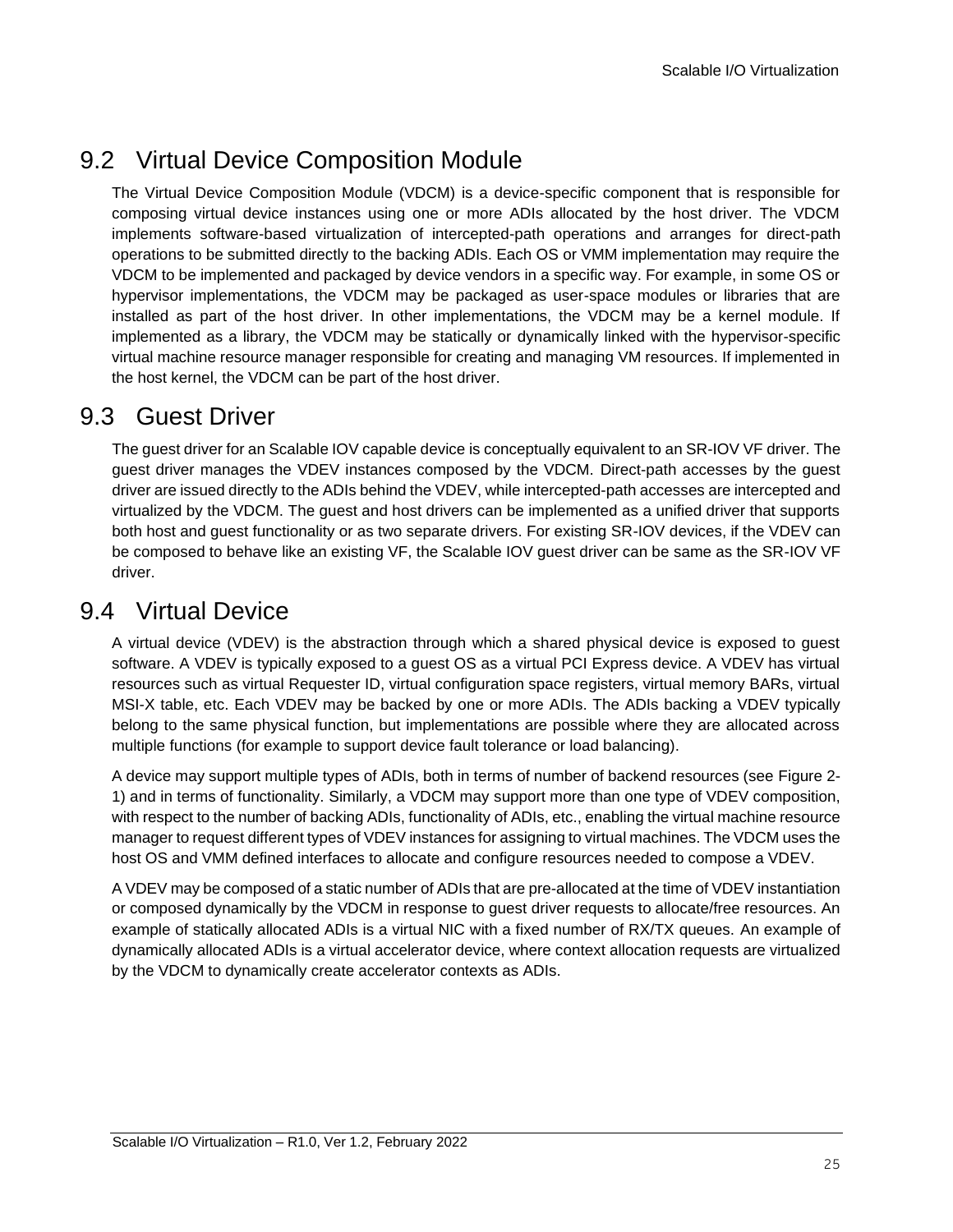## <span id="page-25-0"></span>9.4.1 Virtual Device Memory Mapped Registers Composition

As part of composing a VDEV instance, the VDCM implements the behavior of the virtual MMIO regions in guest physical address space. A VDEV's MMIO registers may be implemented using any of the following methods. Each system page size region of the VDEV MMIO space may use a different method.

- Direct Mapped to ADI MMIO: Direct-path registers of the VDEV virtual MMIO space are mapped directly to the physical MMIO space of the device. The VDCM requests the hypervisor to set up GPA to HPA mappings for these regions in the CPU virtualization page tables, enabling direct access by the guest driver to the ADI.
- VDEV MMIO Intercepted and Emulated by VDCM: Intercepted-path registers of the VDEV are virtualized by the VDCM by requesting the hypervisor to not map these MMIO regions in the host processor virtualization page-tables, thus forcing host intercepts when the guest driver accesses these registers. The intercepted accesses are provided to the VDCM to virtualize, either by itself or through interactions with the host driver.

VDEV registers that are read frequently and have no read side-effects, but require VDCM intercept and emulation on write accesses, may be mapped as read-only to backing memory pages provided by VCDM. This supports high performance read accesses to these registers along with virtualizing their write side-effects by intercepting on guest write accesses. 'Write intercept only' registers must be contained in separate system page size regions from the 'read-write intercept' registers on the VDEV MMIO layout.

• VDEV MMIO Mapped to Memory: VDEV registers that have no read or write side effects may be mapped to memory with read and write access. These registers may contain parameters or data for a subsequent operation performed by writing to an intercepted register. Device implementations may also use this approach to define virtual registers for VDEV-specific communication channel between the guest driver and the VDCM. The guest driver writes data to the memory backed virtual registers without host intercepts, followed by a mailbox register access that is intercepted by the VDCM. This optimization reduces host intercept and instruction emulation cost for passing data between guest and host. Such approach may enable guest drivers to implement such channels with VDCM more generally than hardware-based communication doorbells (as often implemented between SR-IOV VFs and PF) and without depending on guest OS or hypervisor specific para-virtualized software interfaces.

### <span id="page-25-1"></span>9.4.2 Virtual Device Interrupts

A VDEV may expose a virtual MSI or virtual MSI-X capability that is emulated by the VDCM. The guest driver requests VDEV interrupt resources normally through guest OS interfaces, and the guest OS may service this by programming one or more Interrupt Messages through the virtual MSI or virtual MSI-X capability of the VDEV.

Two sources of interrupts may generate VDEV interrupts to the guest driver. One source is the VDCM software itself generating virtual interrupts on behalf of the VDEV. These are purely software generated interrupts arising from the intercepted-path operations of the VDEV being emulated by the VDCM. The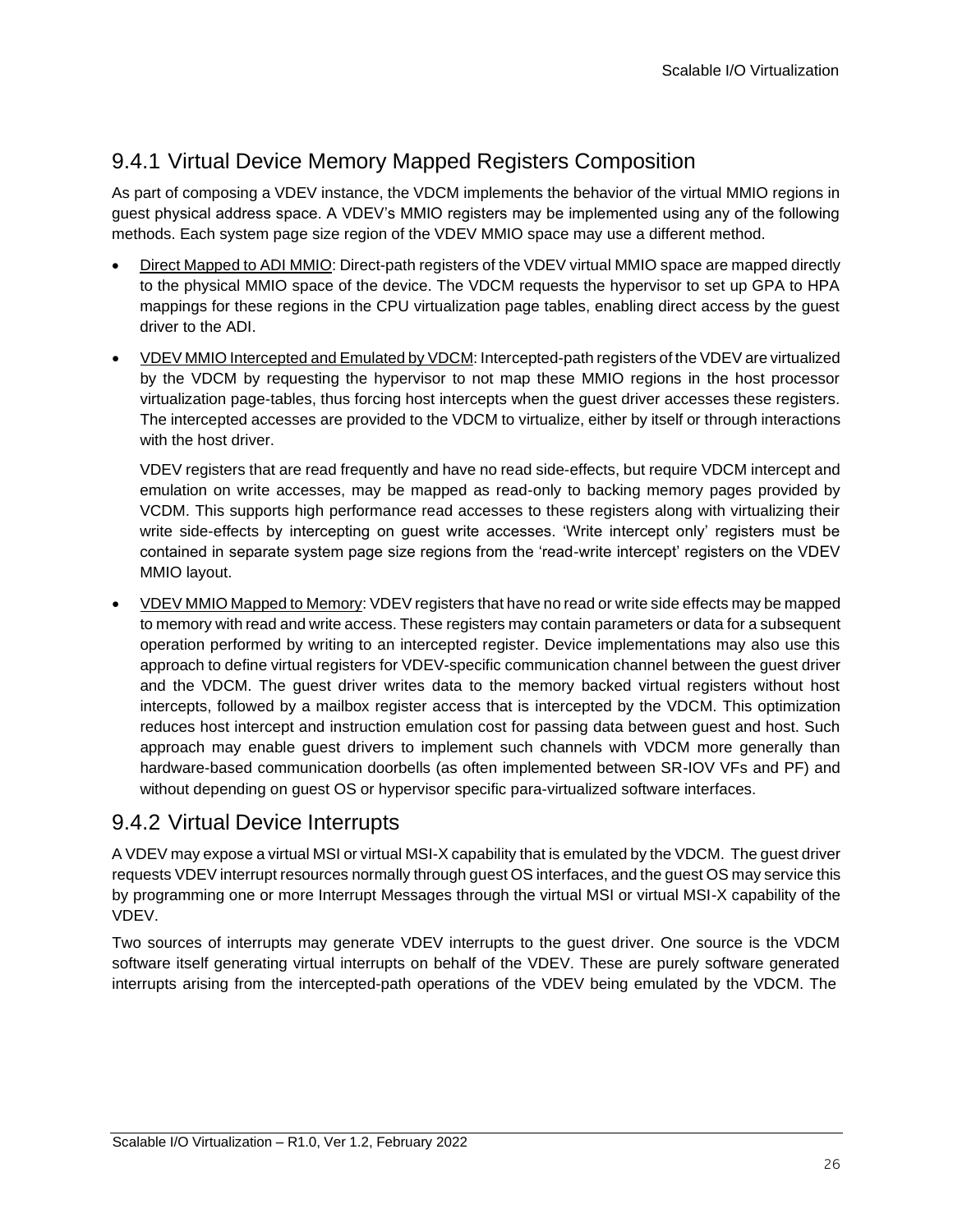other source of interrupts is the ADI instances on the device that are used to support direct-path operations of the VDEV.

When the guest OS programs the virtual MSI or MSI-X register, the operation is intercepted and virtualized by the VDCM. For intercepted-path virtual interrupts, the VDCM requests virtual interrupt injection to the guest through the VMM software interfaces. For direct-path interrupts from ADIs, the VDCM invokes the host driver to allocate and configure required interrupt message address and data in the IMS.

### <span id="page-26-0"></span>9.4.3 Communication Channel Between Guest Driver and VDCM

For device-specific usages and reasons, devices may choose to build communication channels between the guest driver and the VDCM. These communication channels can be built in a manner that is independent of specific guest and host system software, using one of the following methods.

- Software emulated communication channel: This type of channel is implemented by the VDCM by setting up one or more system page size regions in VDEV MMIO space as fully memory-backed, to be used to share data between the guest and the host. The VDCM also sets up an intercepted-path register in VDEV MMIO space to be used by the guest to signal an action to the host. A virtual interrupt may be used by the VDCM to signal the guest about completion of asynchronous communication channel actions.
- Hardware mailbox-based communication channel: If the communication between the guest driver and the VDCM (or the host driver) is frequent and the software emulation-based communication channel overhead is significant, the device may implement communication channels based on hardware mailboxes. This is similar to communication channels between SR-IOV VFs and PF in some existing designs.

### <span id="page-26-1"></span>9.4.4 ADIs Supporting Shared Virtual Memory

Shared Virtual Memory (SVM) is a usage where a device operates in the CPU virtual address space of the application accessing the device. SVM usage is enabled by system software programming the DMA remapping hardware to reference the CPU page tables. Devices supporting SVM do not require pages that are accessed by the device to be pinned, but instead use the PCI Express Address Translation Services and Page Request Services capabilities to implement recoverable device page faults. Refer to the PCI Express specification for details on ATS and PRS capabilities.

Like Scalable IOV, devices supporting SVM use PASIDs to distinguish different application virtual address spaces. A device that supports both SVM and Scalable IOV will support SVM both for ADIs assigned to host applications and for ADIs assigned to guest applications. The distinction between host and guest SVM usages is transparent to the device. The only difference is in the address translation function programming of the DMA remapping hardware for each PASID. The address translation function programmed for a PASID representing host SVM usage refers to the CPU virtual address to physical address translation, while the address translation function programmed for a PASID representing guest SVM usage refers to nested address translation (guest virtual address to guest physical address and then to host physical address).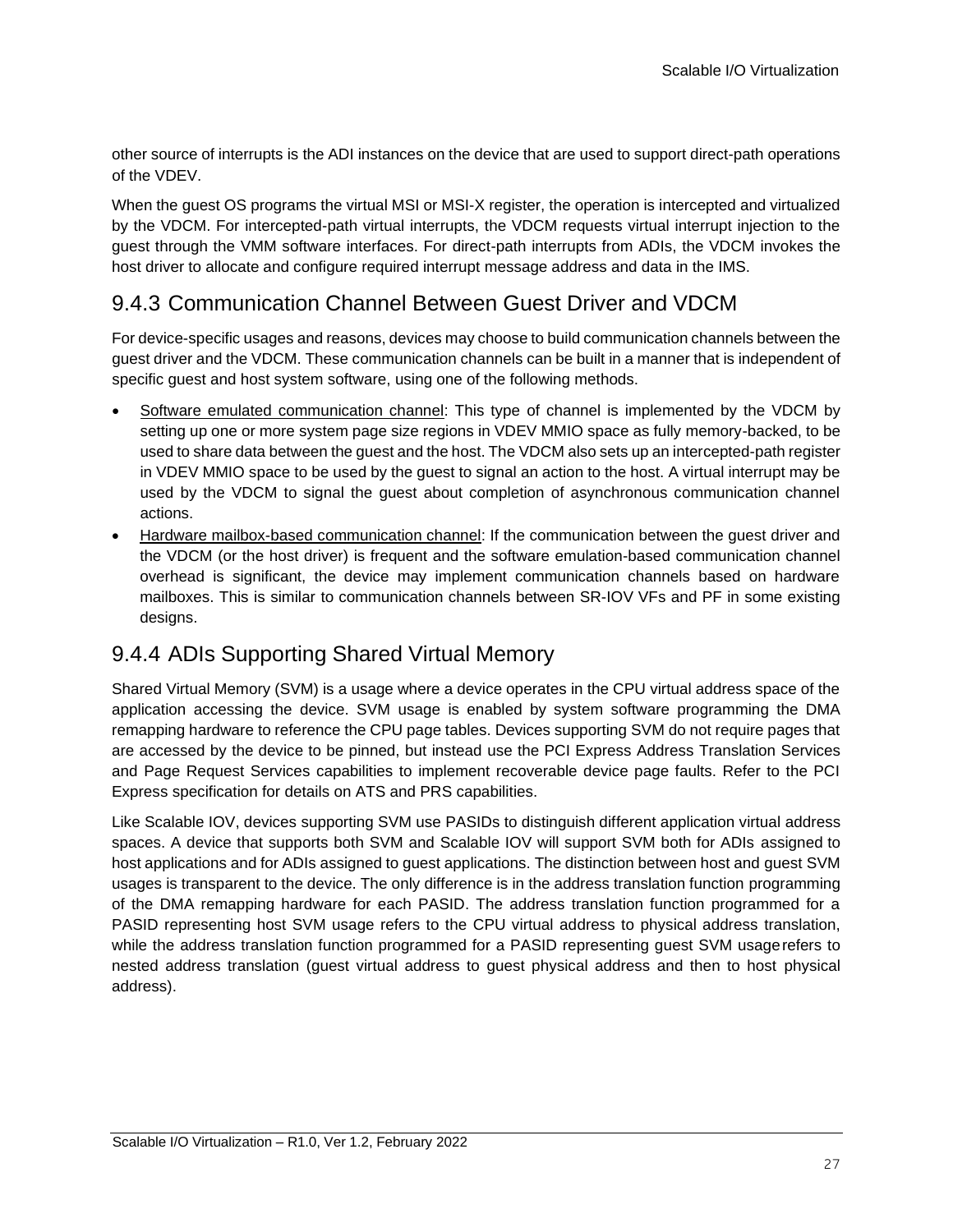## <span id="page-27-0"></span>10. System Firmware

There are no ecosystem-specific firmware requirements to enable or use Scalable I/O Virtualization. All device capabilities are discoverable by software.

Note: There could be vendor-specific enabling requirements for devices that provide a disable ability for Scalable I/O Virtualization. This would be outside of the standardization scope.

## <span id="page-27-1"></span>11. Hardware Management

There are no ecosystem-specific hardware management interfaces or management configurations necessary to enable or use Scalable I/O Virtualization. All device capabilities are discoverable by in-band host software.

Note: There could be vendor-specific discovery or enabling requirements for devices that provide a vendor-specific discovery or disable ability for Scalable I/O Virtualization. This would be outside of the standardization scope.

## <span id="page-27-2"></span>18. Security

There are no known security vulnerabilities to enable or use Scalable I/O Virtualiation.

However, there are known improvements and extensions that can be pursued to enable security isolation of ADIs in confidential computing usages where the associated software entities has isolated access to assigned/approved ADIs within a device.

## <span id="page-27-3"></span>19. References

PCI Express\* Base [Specification,](http://pcisig.com/specifications) Revision 4.0, Version 1.0 PCI Express\* ECN - [Deferrable](https://pcisig.com/specifications?field_document_type_value%5B%5D=ecn&speclib=DMWr) Memory Write (DMWr) and Device 3 Extended Capability [Compute Express Link™ 2.0 Specification](https://www.computeexpresslink.org/download-the-specification)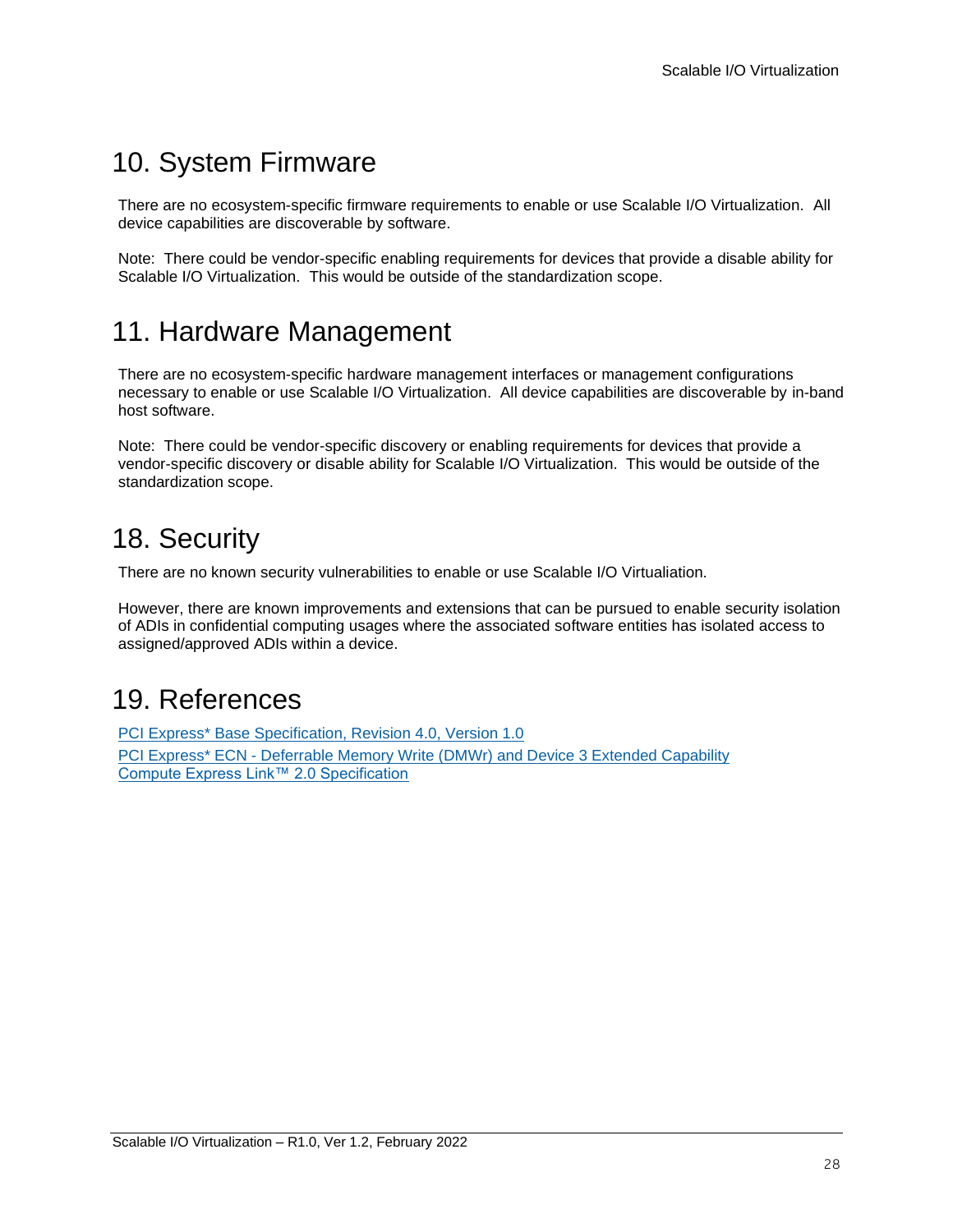# Appendix A - Requirements for IC Approval

<span id="page-28-0"></span>List all the requirements in one summary table with links from the sections.

| <b>Requirements</b>                                                                                                        | <b>Details</b>                            | <b>Link to which Section in Spec</b>                                                                                                                                                                                                                                                                                                                                                                          |
|----------------------------------------------------------------------------------------------------------------------------|-------------------------------------------|---------------------------------------------------------------------------------------------------------------------------------------------------------------------------------------------------------------------------------------------------------------------------------------------------------------------------------------------------------------------------------------------------------------|
| <b>Contribution License</b><br>Agreement                                                                                   | Modified<br>OWFa1.0 CLA                   | Link to Sec 1                                                                                                                                                                                                                                                                                                                                                                                                 |
| Are All Contributors listed in<br>Sec 1: License?                                                                          | Yes                                       |                                                                                                                                                                                                                                                                                                                                                                                                               |
| Did All the Contributors sign<br>the appropriate license for<br>this spec? Final Spec<br>Agreement/HW License?             | Yes                                       |                                                                                                                                                                                                                                                                                                                                                                                                               |
| Which 3 of the 4 OCP Tenets<br>are supported by this Spec?                                                                 | Openness<br>Efficiency<br>Impact<br>Scale | Open spec for SW, CPUs, Devices<br>Optionality of features/resources enables efficient Si design<br>Improves I/O virtualization for entire server ecosystem<br>Larger # of I/O elements & wider ecosystem scale                                                                                                                                                                                               |
| Is there a Supplier(s) that is<br>building a product based on<br>this Spec? (Supplier must be<br>an OCP Solution Provider) | Yes                                       | Intel Corporation<br><b>TBD</b>                                                                                                                                                                                                                                                                                                                                                                               |
| Will Supplier(s) have the<br>product available for<br><b>GENERAL AVAILABILITY</b><br>within 120 days?                      | Yes*                                      | At the time of this specification submission, the expectation<br>is that there will be suppliers that support S-IOV within 120<br>days of submission, but because this specification is<br>implemented in silicon with silicon design cycles ranging<br>widely (generally 2-5 years) and complete solutions that<br>require accompanying software, new suppliers are more<br>likely to be in the 2-3yr range. |